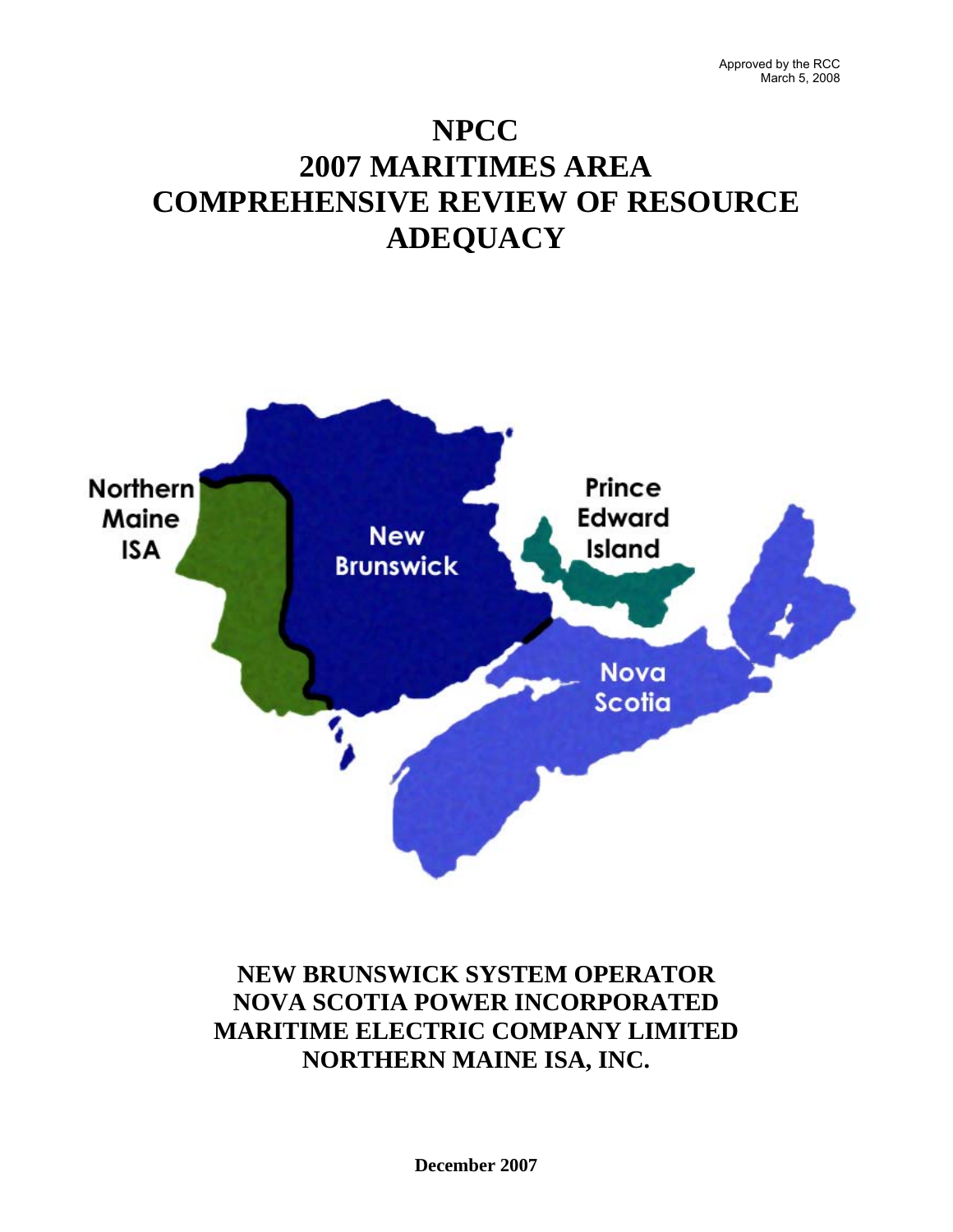This page intentionally left blank.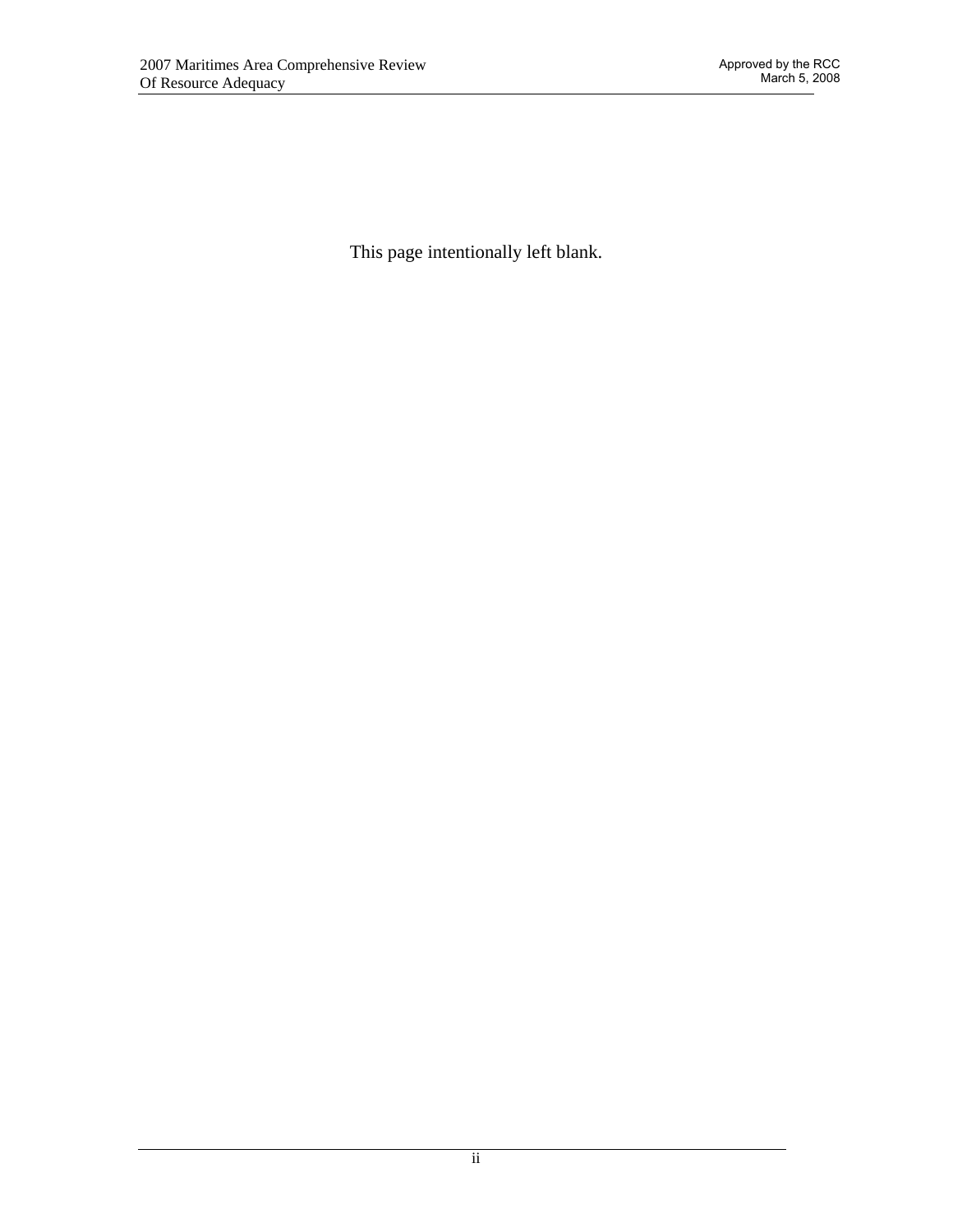#### <span id="page-2-0"></span>**1.0 EXECUTIVE SUMMARY**

The 2007 Maritimes Area Comprehensive Review of Resource Adequacy, covering the period of January 2008 through December 2012, has been prepared to satisfy the compliance requirements as established by the Northeast Power Coordinating Council (NPCC). The guidelines for the review are specified in the NPCC Document B-8 entitled, "*Guidelines for Area Review of Resource Adequacy"* (Revised: November 29, 2005). This review supplants the previous Comprehensive Review that was performed in 2004 and approved by the RCC on March 9, 2005.

Table 1 provides a summary of the Major Assumptions and Results of this review.

|                                    | <b>MAJOR ASSUMPTIONS</b>            |                                                 |     |                     |                                                              |  |  |
|------------------------------------|-------------------------------------|-------------------------------------------------|-----|---------------------|--------------------------------------------------------------|--|--|
| <b>Load Forecast</b>               | <b>NBSO</b>                         | 2007                                            |     |                     |                                                              |  |  |
|                                    | <b>NS Power</b>                     | 2007                                            |     |                     |                                                              |  |  |
|                                    | <b>MECL</b>                         | 2007                                            |     |                     |                                                              |  |  |
|                                    | <b>NMISA</b>                        | 2007                                            |     |                     |                                                              |  |  |
|                                    |                                     |                                                 |     |                     |                                                              |  |  |
| Load Shape (all years)             | 2006/07                             |                                                 |     |                     |                                                              |  |  |
|                                    |                                     |                                                 |     |                     |                                                              |  |  |
| <b>Resource Adequacy Criterion</b> |                                     |                                                 |     |                     | Loss of Load Expectation less than or equal to 0.1 days/year |  |  |
| <b>Maritimes Required Reserve</b>  | 20% of peak firm load               |                                                 |     |                     |                                                              |  |  |
|                                    |                                     |                                                 |     |                     |                                                              |  |  |
| <b>Inter-Area Transmission</b>     | Path                                |                                                 |     | <b>Export Limit</b> | <b>Import Limit</b>                                          |  |  |
| <b>Capacity Limits</b>             |                                     |                                                 |     | (MW)                | (MW)                                                         |  |  |
|                                    | NBSO to NS Power                    |                                                 | 300 |                     | 350                                                          |  |  |
|                                    | NBSO to MECL                        |                                                 |     | 222                 | 124                                                          |  |  |
|                                    | NBSO to NMISA                       |                                                 |     | 100                 | 90                                                           |  |  |
| <b>Maritimes Unit Data</b>         |                                     | Appendix $A - Table A - 2$ (by system operator) |     |                     |                                                              |  |  |
|                                    |                                     |                                                 |     |                     |                                                              |  |  |
|                                    |                                     | <b>RESULTS</b>                                  |     |                     |                                                              |  |  |
| Year                               | <b>Expected Number of Firm Load</b> |                                                 |     |                     | <b>Interconnection</b>                                       |  |  |
|                                    | <b>Disconnections</b>               |                                                 |     |                     | <b>Support to meet Criterion</b>                             |  |  |
|                                    |                                     | Days/year                                       |     |                     | $(0.1$ Days/year)                                            |  |  |
|                                    |                                     |                                                 |     |                     | <b>MW</b>                                                    |  |  |
| 2008                               |                                     | 0.019                                           |     | 0                   |                                                              |  |  |
| 2009                               |                                     | 0.086                                           |     | 0                   |                                                              |  |  |
| 2010                               |                                     | 0.015                                           |     |                     | 0                                                            |  |  |
| 2011                               |                                     | 0.003                                           |     |                     | 0                                                            |  |  |
| 2012                               | 0.001                               |                                                 |     |                     | 0                                                            |  |  |

#### **Table 1: Summary of Major Assumptions and Results**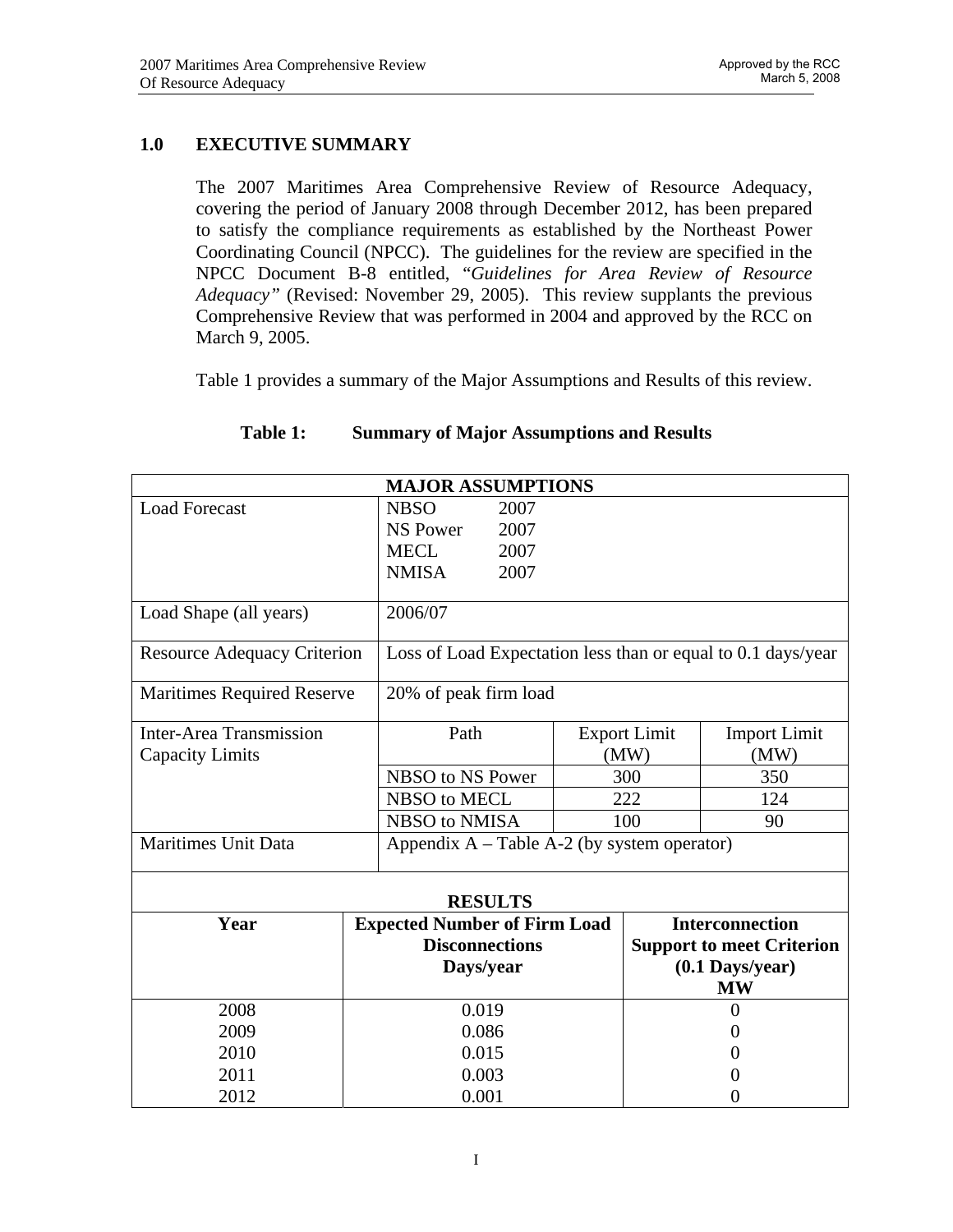The Maritimes Area is a winter peaking area that includes the New Brunswick System Operator (NBSO), Nova Scotia Power Inc. (NS Power), Maritime Electric Company Ltd. (MECL), and the Northern Maine Independent System Administrator, Inc (NMISA). MECL supplies the province of Prince Edward Island.

The Maritimes Area's combined load forecast for this review consists of the NBSO, NS Power, MECL, and NMISA 2007 forecasts. The coincident peak forecast for 2008 is 5524 MW, which is 304 MW below the 5828 MW forecast in the 2004 review. This reduced load forecast reflects significant load decreases in the forestry industry and pulp and paper industry due to mill closures, slower customer load growth in reaction to higher charges for electricity, and government sponsored energy efficiency programs. The average annual demand growth over the 2008-12 study period of this review is 0.88%, which is lower than the 1.49% annual demand growth forecast in the 2004 review.

The reserve criterion for the Maritimes Area is 20%, and adherence to this criterion is demonstrated to comply with the NPCC reliability criterion. The NPCC reliability criterion of less than 0.1 days of firm load disconnections per year is not exceeded by the Maritimes Area for all years in the 2008-12 study period, and varies between 0.001 to 0.086 days/yr for the base load forecast with load forecast uncertainty. The Maritimes Area requires no support from its interconnections to meet the NPCC reliability criterion for all years of the study period. The Maritimes Area is also shown to adhere to its own 20% reserve planning criterion in all years for the base load forecast, with reserve levels varying between 22% and 40%.

For the high load forecast sensitivity, the Maritimes Area exceeds its 20% reserve criterion for all years, varying between 21% and 35%.

An additional sensitivity was performed in which the credit for wind project capacity in the Maritimes Area was set to zero. This still resulted in the Maritimes Area exceeding its 20% reserve criterion in all years except 2009 where its reserve margin was 19%, 35 MW short of the 20% criterion. This shortfall represents only 2.1% of the Maritimes Area tie benefits capability. The results of this sensitivity demonstrate that the Maritimes Area is not overly reliant on wind capacity in order to meet its 20% reserve planning criterion.

A second 345 kV tie between New Brunswick and New England has been commissioned as of Dec. 5, 2007. This second tie increases the import capability of the Maritimes Area from 1100 MW to 1650 MW. The export capability from the Maritimes Area to New England also increases from 700 MW to 1000 MW.

Wind project capacity was modeled in this interim review based upon results from the Sept. 21, 2005 NBSO report "Maritimes Wind Integration Study". (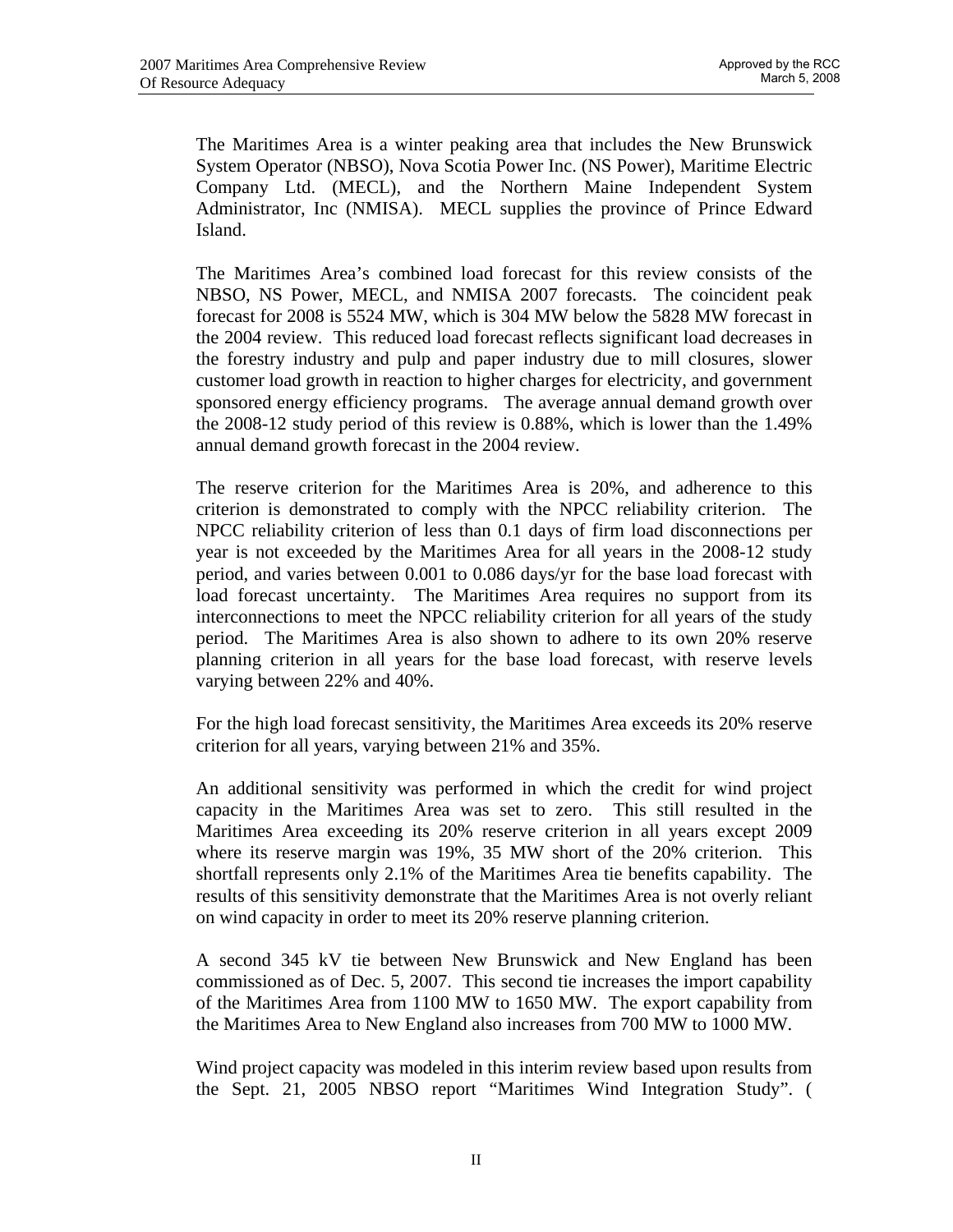[http://www.nbso.ca/Public/\\_private/2005%20Maritime%20Wind%20Integration](http://www.nbso.ca/Public/_private/2005%20Maritime%20Wind%20Integration%20Study%20_Final_.pdf) [%20Study%20\\_Final\\_.pdf](http://www.nbso.ca/Public/_private/2005%20Maritime%20Wind%20Integration%20Study%20_Final_.pdf) ) This report showed that the effective capacity from wind projects, and their contribution to Loss of Load Expectation, was equal to or better than their seasonal capacity factors. Coincidence of high winter wind generation with the peak winter loads results in the Maritimes Area receiving a higher capacity benefit from wind projects versus a summer peaking area. The effective wind capacity calculation also assumes a good geographic dispersion of the wind projects in order to mitigate the occurrences of having zero wind production.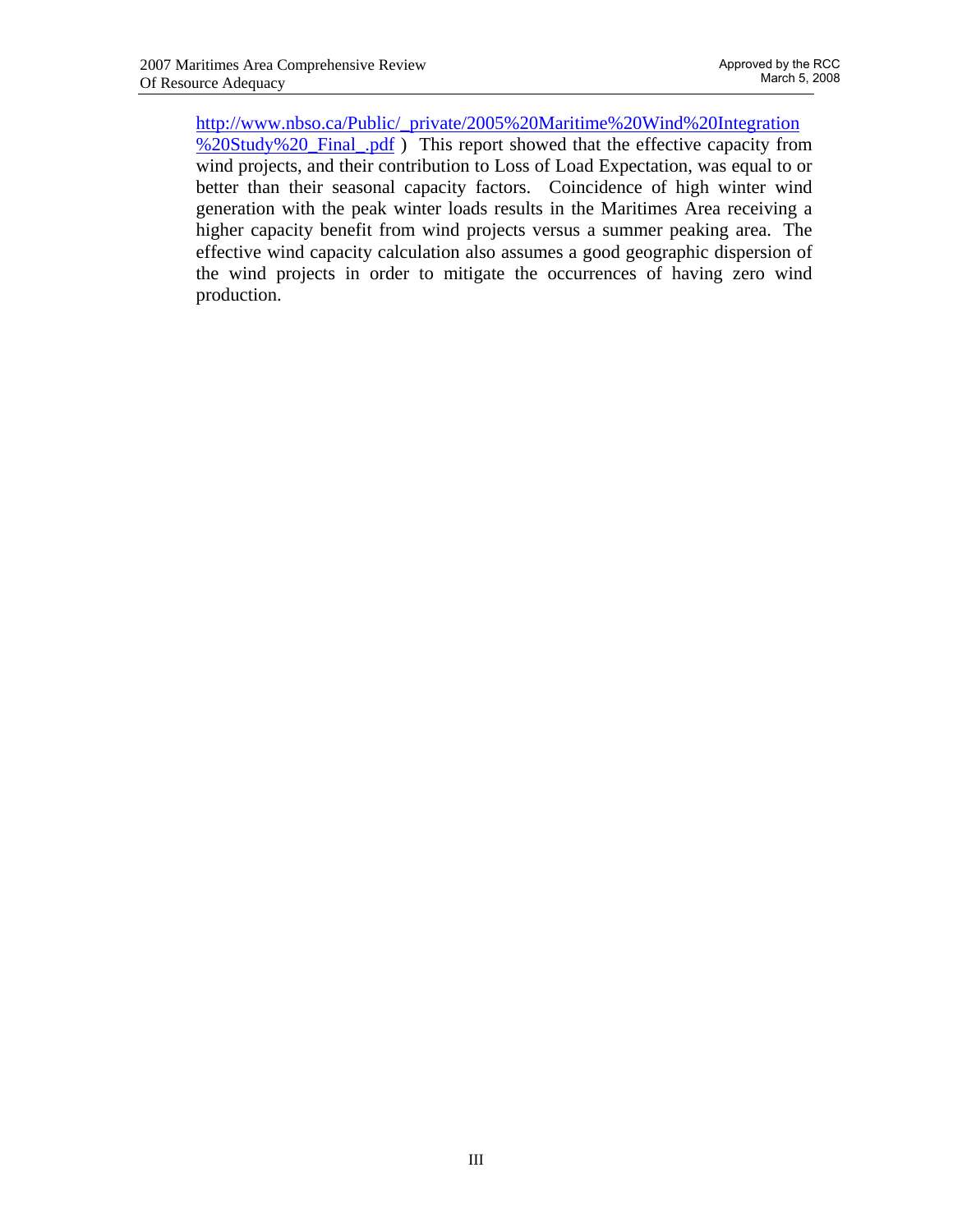## <span id="page-5-0"></span>**2.0 TABLE OF CONTENTS**

| 1.0 |                                                                          |
|-----|--------------------------------------------------------------------------|
| 2.0 |                                                                          |
|     |                                                                          |
|     |                                                                          |
| 3.0 |                                                                          |
| 4.0 |                                                                          |
|     |                                                                          |
|     |                                                                          |
|     |                                                                          |
|     | 4.4 RELATIONSHIP OF RESERVE CRITERION TO NPCC RELIABILITY CRITERION 5    |
|     |                                                                          |
|     |                                                                          |
| 5.0 |                                                                          |
|     | 5.1 COMPARISON OF PLANNED AND REQUIRED RESERVE - BASE CASE 9             |
|     | 5.2 COMPARISON OF PLANNED AND REQUIRED RESERVE - HIGH LOAD GROWTH 9      |
|     | 5.3 COMPARISON OF PLANNED AND REQUIRED RESERVE - ZERO WIND 10            |
|     |                                                                          |
| 6.0 |                                                                          |
|     |                                                                          |
|     | 6.2 RELIABILITY IMPACT OF RESOURCE DIVERSIFICATION STRATEGY 13           |
|     | <b>DESCRIPTION OF RESOURCE RELIABILITY MODEL 14</b><br><b>APPENDIX A</b> |
|     | <b>DESCRIPTION OF RELIABILITY PROGRAM 24</b><br><b>APPENDIX B:</b>       |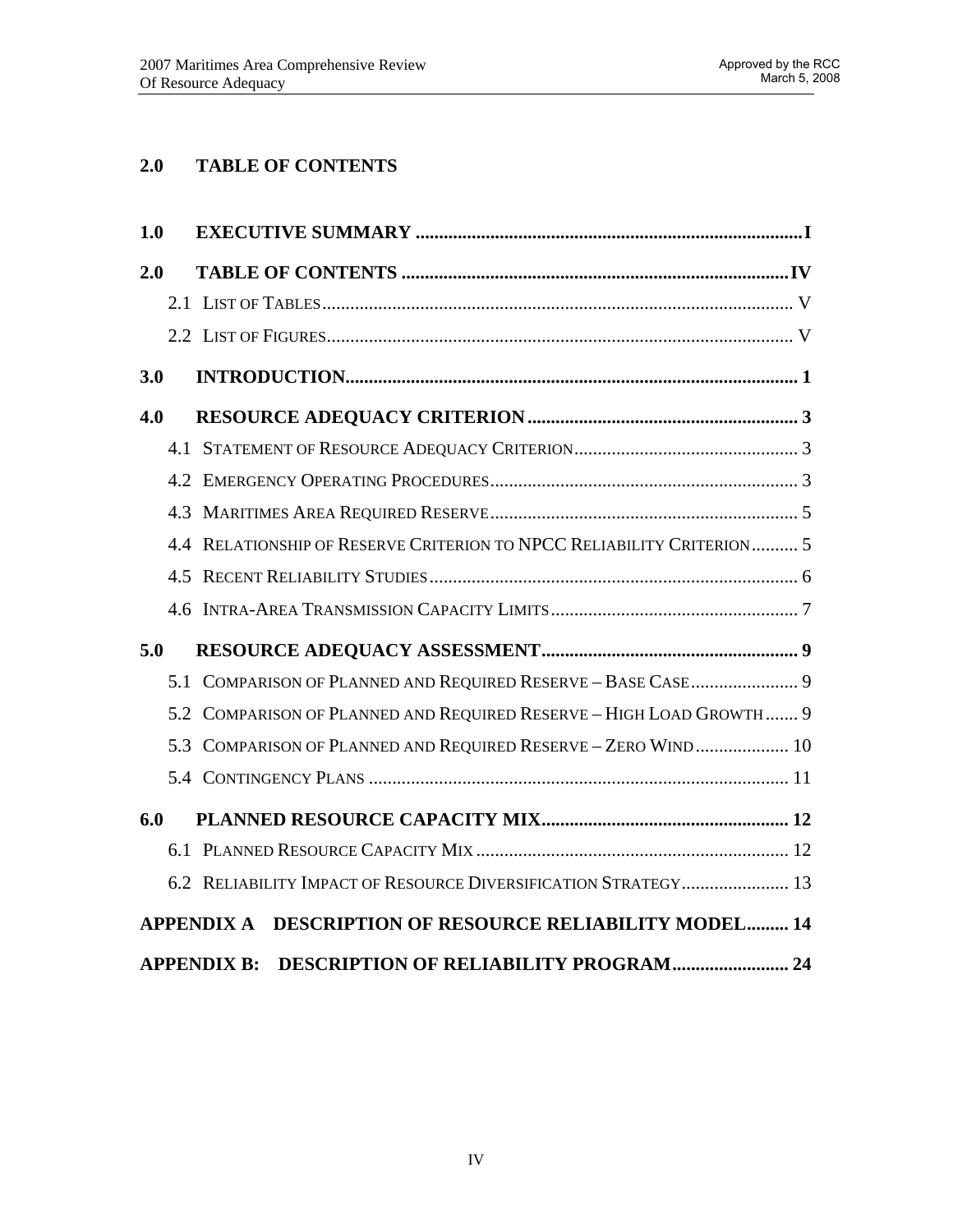## **2.1 List of Tables**

<span id="page-6-0"></span>

| TABLE 1:        |                                                               |  |
|-----------------|---------------------------------------------------------------|--|
| TABLE 2:        |                                                               |  |
| TABLE 3:        | EXPECTED NUMBER OF FIRM LOAD DISCONNECTIONS - BASE CASE WITH  |  |
|                 |                                                               |  |
| TABLE 4:        | COMPARISON OF PLANNED AND REQUIRED RESERVE - BASE LOAD        |  |
|                 |                                                               |  |
| TABLE 5:        | COMPARISON OF PLANNED AND REQUIRED RESERVE - HIGH LOAD GROWTH |  |
|                 |                                                               |  |
| TABLE 6:        | COMPARISON OF PLANNED AND REQUIRED RESERVE - ZERO WIND 10     |  |
| TABLE 7:        |                                                               |  |
| TABLE $A - 1$ : |                                                               |  |
| TABLE $A - 2$ : |                                                               |  |
| TABLE $A - 3$ : |                                                               |  |
|                 |                                                               |  |

## **2.2 List of Figures**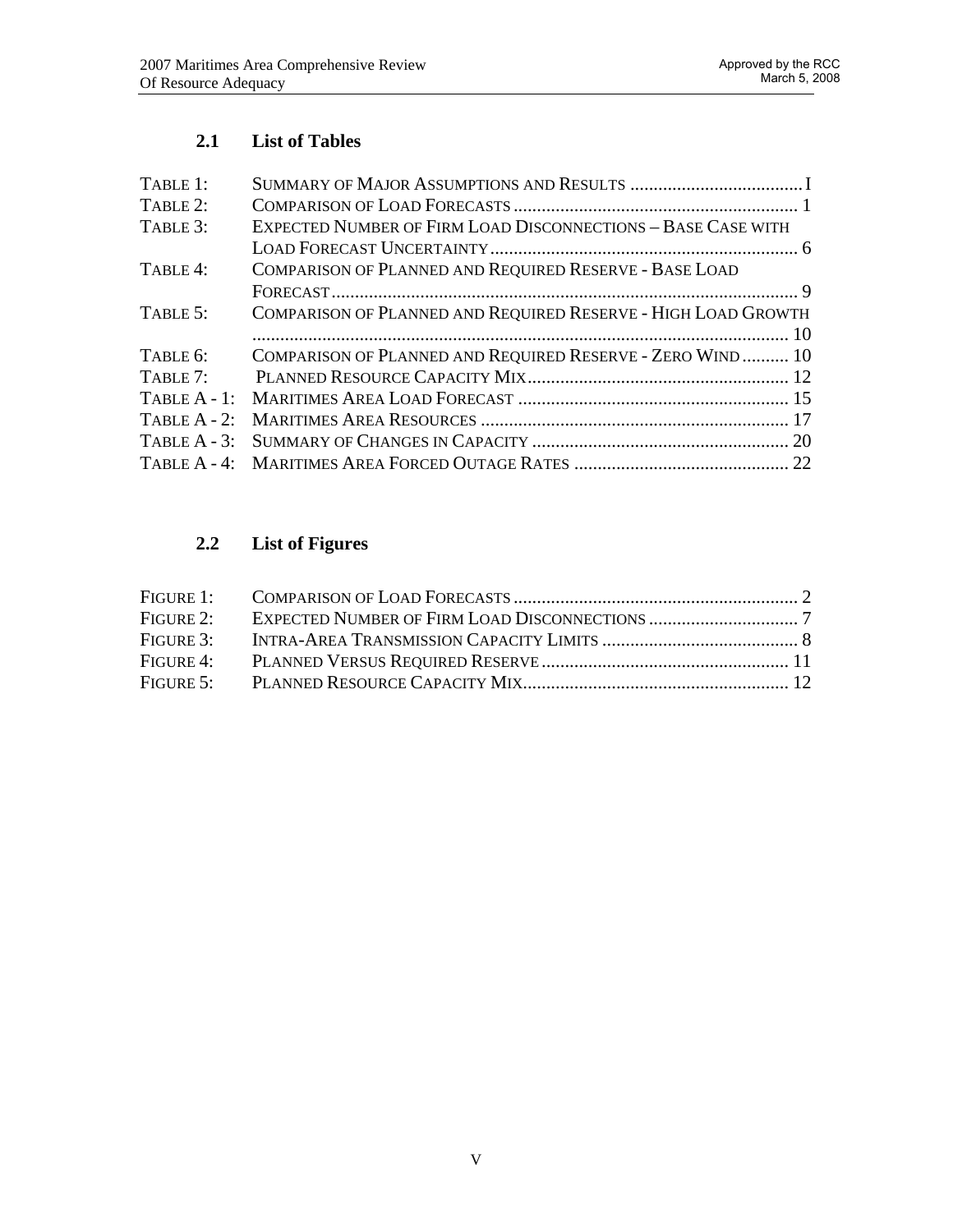#### <span id="page-7-0"></span>**3.0 INTRODUCTION**

The 2007 Maritimes Area Comprehensive Review of Resource Adequacy, covering the period of January 2008 through December 2012, has been prepared to satisfy the compliance requirements as established by the Northeast Power Coordinating Council (NPCC). The guidelines for the review are specified in the NPCC Document B-8 entitled, "*Guidelines for Area Review of Resource Adequacy"* (Revised: November 29, 2005). This review supplants the previous Comprehensive Review that was performed in 2004 and approved by the RCC on March 9, 2005.

The Maritimes Area is a winter peaking area that includes the New Brunswick System Operator (NBSO), Nova Scotia Power Inc. (NS Power), Maritime Electric Company Ltd. (MECL), and the Northern Maine Independent System Administrator, Inc (NMISA). MECL supplies the province of Prince Edward Island.

Table 2 and Figure 1 provide a comparison of the load forecasts in the 2004 and 2007 reviews. The coincident peak forecast for 2008 is 5524 MW, which is 304 MW below the 5828 MW forecast in the 2004 Comprehensive Review. This reduced load forecast reflects significant load decreases in the forestry industry and the pulp and paper industry due to mill closures, slower customer load growth in reaction to higher charges for electricity, and government sponsored energy efficiency programs. The average annual growth in demand over the study period of this review is 0.88%, which is lower than the 1.49% annual demand growth forecast in the 2004 review.

A capacity reserve criterion for the Maritimes Area is described in 4.3 and adherence to this criterion is demonstrated in 5.1 for both base case and high load forecasts. Further, this reserve capacity criterion is shown to comply with the NPCC reliability criterion in 4.4.

| <b>Winter Peak</b>      | 2007          | 2004          |
|-------------------------|---------------|---------------|
| (Month of               | <b>Review</b> | <b>Review</b> |
| <b>February</b> )       | <b>MW</b>     | <b>MW</b>     |
| 2008                    | 5524          | 5828          |
| 2009                    | 5585          | 5900          |
| 2010                    | 5685          | N/A           |
| 2011                    | 5709          | N/A           |
| 2012                    | 5722          | N/A           |
| <b>Five Year Period</b> | $2008 - 2012$ | $2005 - 2009$ |
| <b>Growth Rate</b>      | 0.88%         | 1.49%         |

#### **Table 2: Comparison of Load Forecasts**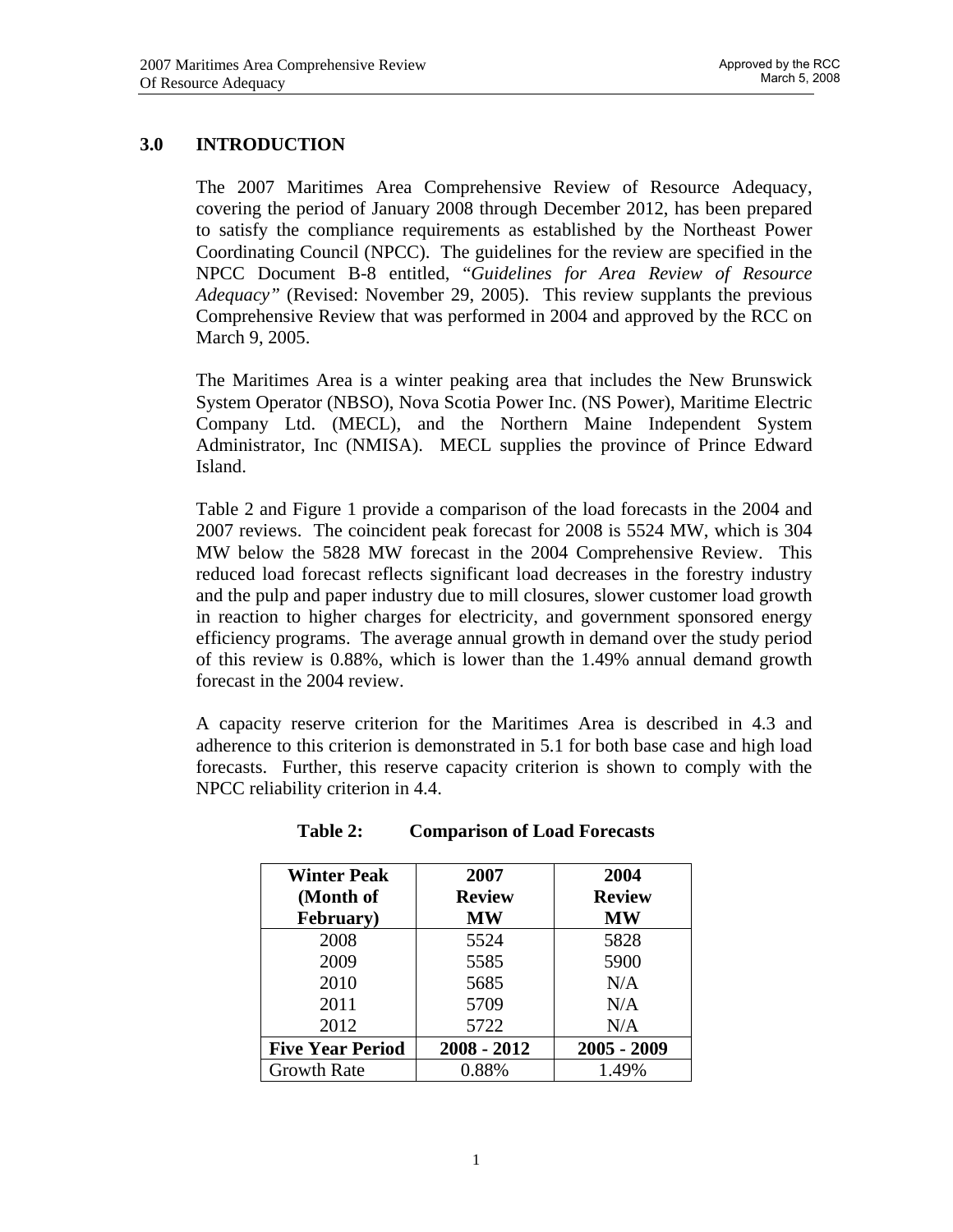<span id="page-8-0"></span>

**Figure 1: Comparison of Load Forecasts**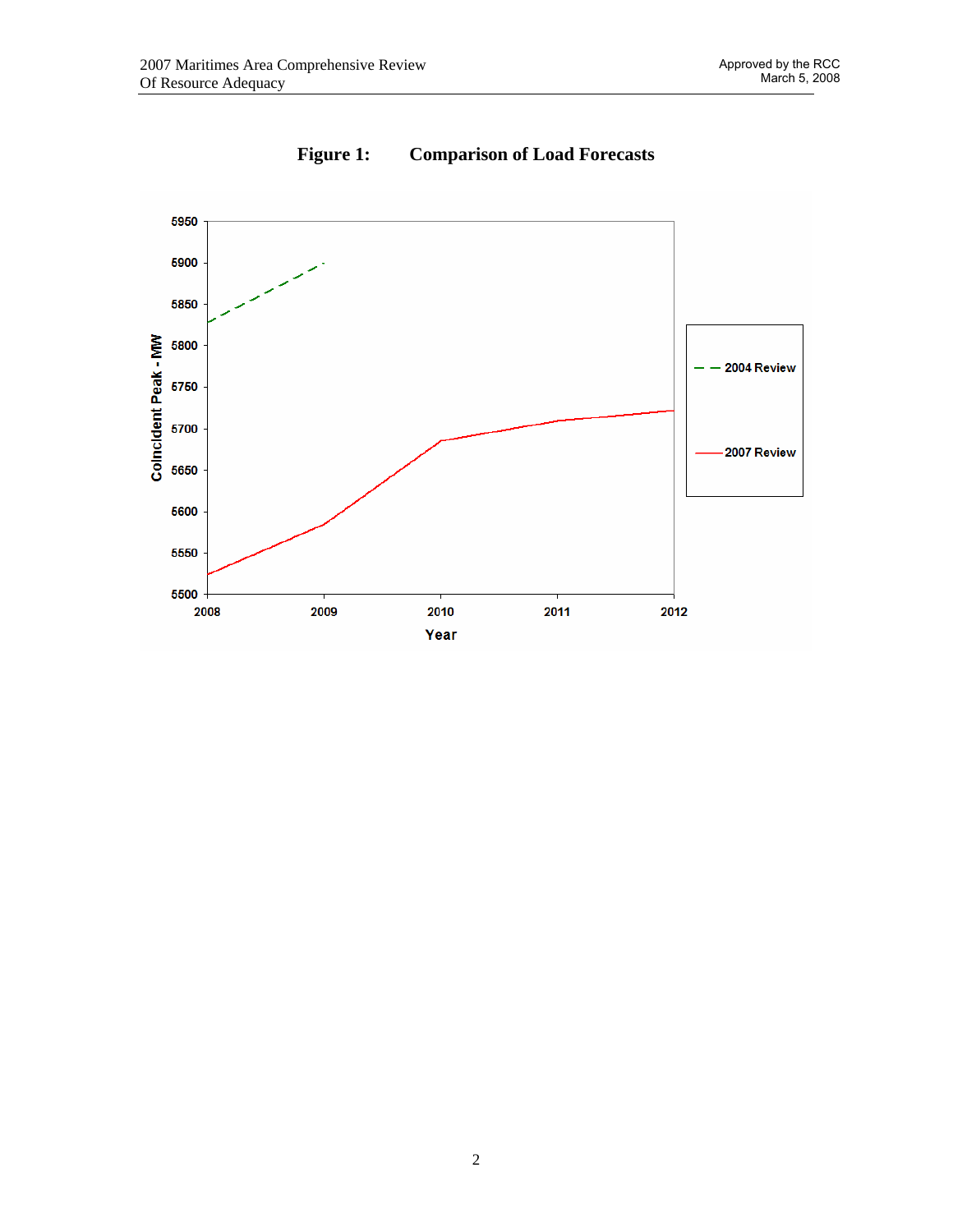#### <span id="page-9-0"></span>**4.0 RESOURCE ADEQUACY CRITERION**

#### **4.1 Statement of Resource Adequacy Criterion**

NBSO, NS Power, and MECL individually apply a capacity based criterion in determining their required reserve. NMISA does not apply a capacity based criterion beyond the NPCC reliability criterion.

NBSO and NS Power each require a reserve equal to the largest unit or 20% of the firm load, and MECL requires a reserve equal to 15% of the firm system load. As a simplification, the Maritimes Area as a whole was assumed to have the same criterion as NBSO and NS Power because of the relatively small sizes of MECL and NMISA relative to NBSO and NS Power combined. Thermal and hydro generators are considered available at the Demonstrated Maximum Net Capability (DMNC) in the determination of the reserve margin.

The NPCC Generation Reliability criterion states (from *NPCC Document A-2, Basic Criteria for Design and Operation of Interconnected Power Systems, May 6, 2004*):

Each Area's probability (or risk) of disconnecting any firm load due to resource deficiencies shall be, on average, not more than once in ten years. Compliance with this criterion shall be evaluated probabilistically, such that the loss of load expectation [LOLE] of disconnecting firm load due to resource deficiencies shall be, on average, no more than 0.1 day per year. This evaluation shall make due allowance for demand uncertainty, scheduled outages and deratings, forced outages and deratings, assistance over interconnections with neighboring Areas and Regions, transmission transfer capabilities, and capacity and/or load relief from available operating procedures.

In effect, this criterion is applied as less than 0.1 days of firm load disconnections per year.

#### **4.2 Emergency Operating Procedures**

Although this document presents a review of resource adequacy for the interconnected Maritimes Area, each separate system remains under the exclusive control of its system operator for purposes of economic dispatch. For reliability purposes, however, reserve sharing agreements do exist and the systems operate as an Area in accordance with NPCC criteria and guidelines.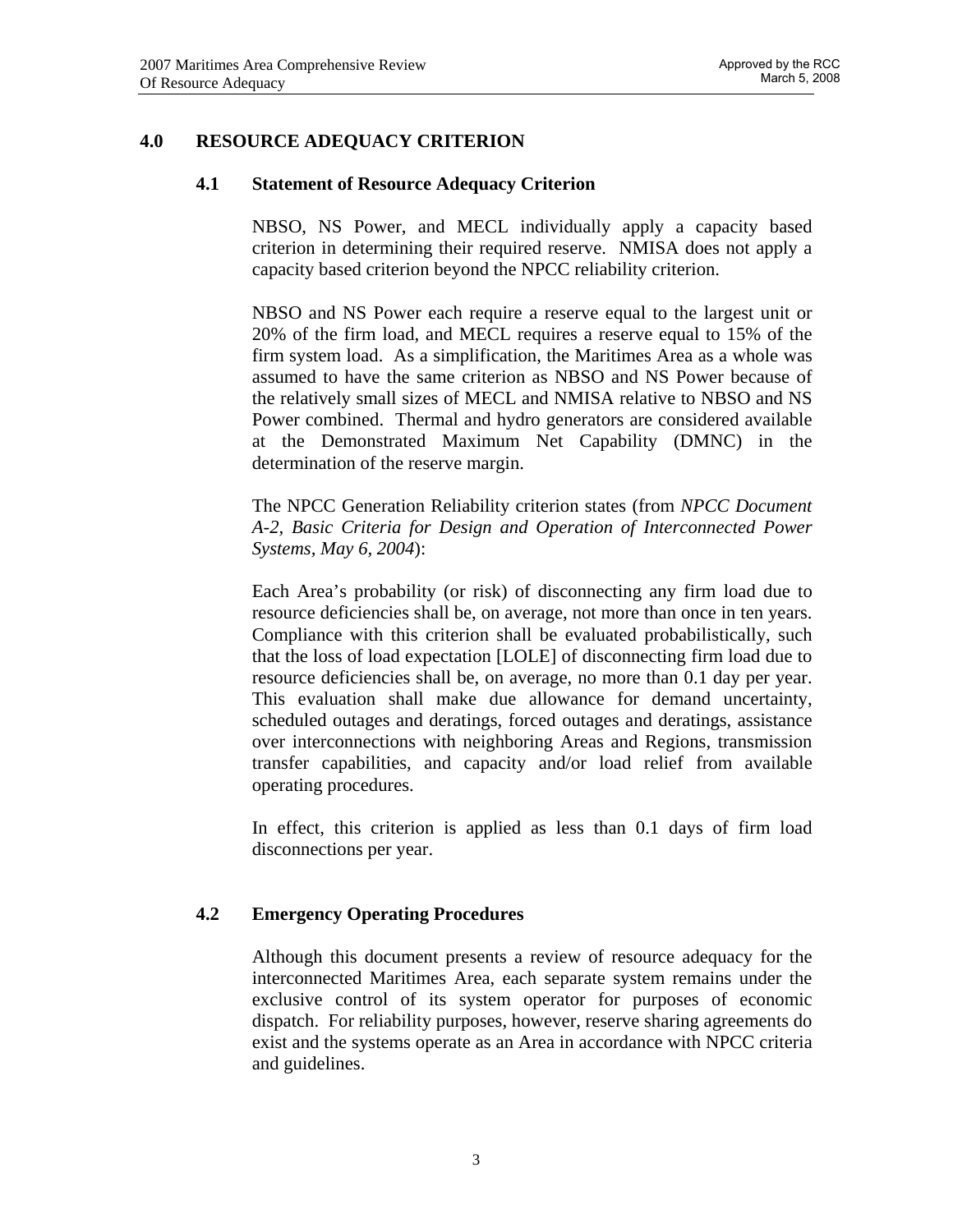The particular actions taken by the Energy Coordinator/Dispatcher when faced with a developing or sudden capacity shortage are based upon the assessment of which of a number of possible actions are best suited to the prevailing system conditions. The actions initiated are based upon previous experience in dealing with similar situations and, if the situation permits, usually after consultation with other System Operations personnel similarly experienced in this regard. In practice, the corrective actions that are taken are one or more of the following Emergency Operation Procedures (EOP):

- 1. Synchronize and load all available hydro units.
- 2. Bring on-line units up to their DMNC.
- 3. Cancel economy and other external interruptible sales.
- 4. Begin start-up procedures for "cold-standby" thermal units.
- 5. Synchronize and load combustion turbines.
- 6. Purchase capacity from Hydro-Quebec.
- 7. Purchase capacity from New England.
- 8. Cut interruptible sales to industrial customers.
- 9. Maximize MVAR support (capacitor banks, synchronous condensers) if capacity shortage is causing a low voltage condition in a particular area.
- 10. Implement a 5% voltage reduction at selected substations within Nova Scotia (1-5 MW)
- 11. Load up thermal units to emergency ratings. (40 MW)
- 12. Appeal to the public for voluntary customer load reduction.
- 13. Disconnect customer loads as necessary to correct either a local or widespread problem.

Some or all of the above steps may be used in varying sequence to meet a capacity shortage depending on the generation pattern in effect at the time and whether or not the shortage results in localized internal system problems.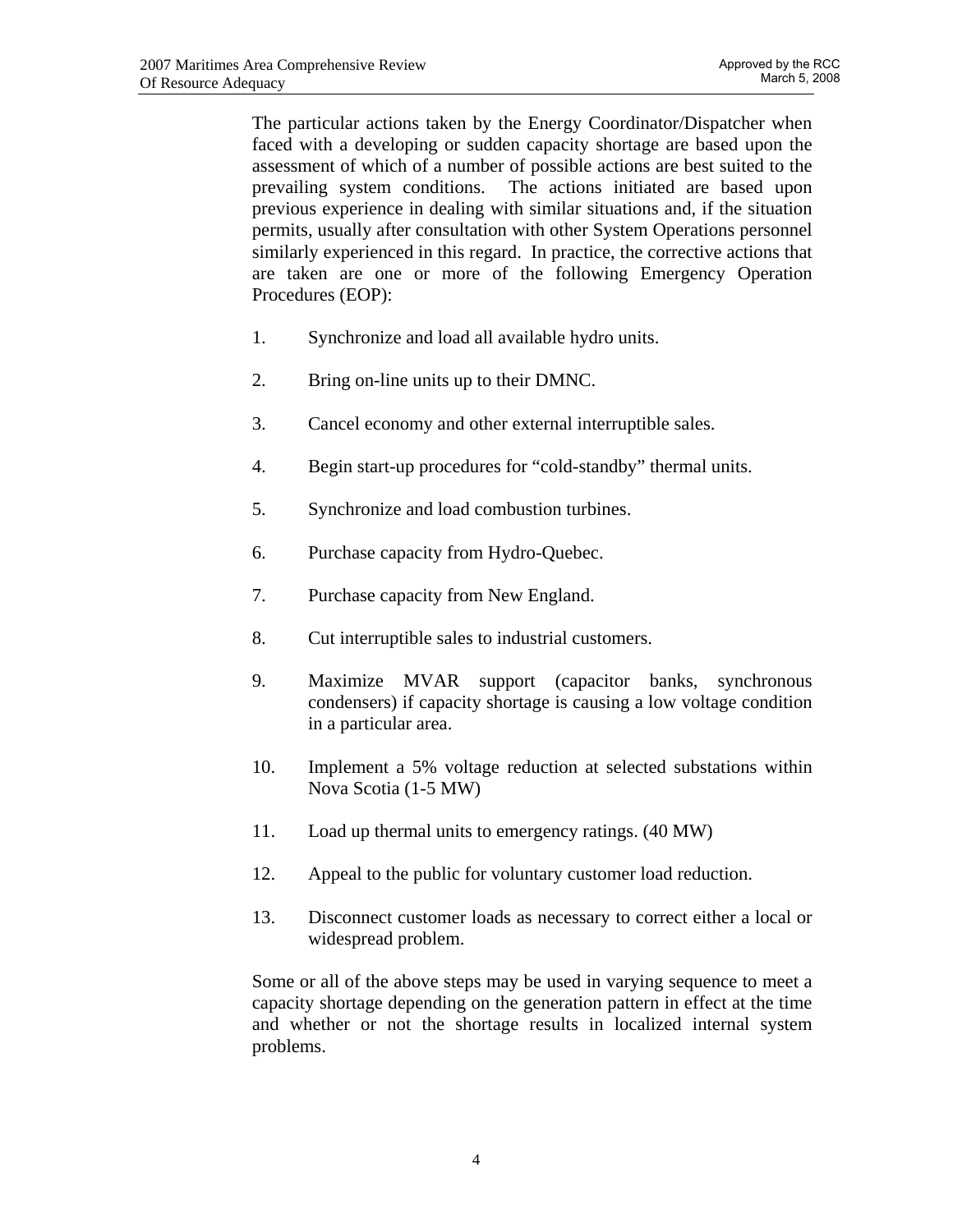<span id="page-11-0"></span>Although steps 10 through 12 are valid, the level of assistance available from these procedures is not modeled in this study.

#### **4.3 Maritimes Area Required Reserve**

The Area employs a reserve criterion of 20% of firm load with the understanding that the interconnection assistance is potentially available if required. The required installed reserve is shown in Section 5.0.

#### **4.4 Relationship of Reserve Criterion to NPCC Reliability Criterion**

In order to relate the Maritimes Area reserve criterion to the NPCC resource adequacy criterion as stated in Section 4.1, it is necessary to evaluate the system at a time when it just meets the reserve criterion.

The evaluation shows that for the Maritimes Area, isolated from all other systems, a reserve of 20% corresponds to an expected number of firm load disconnections of approximately 0.142 days/year. The NPCC criterion of 0.1 days/year expected number of customer disconnections as stated in Section 4.1 allows for the inclusion of the effects of interconnections.

When the Maritimes Area has a reserve of 20% with the interruptible load removed, approximately 50 MW of interconnection assistance is required in order to meet the NPCC criterion. This represents only 3.0% of the normal import capabilities with Quebec (1100 MW) and New England (550 MW\*). In addition, NB Power is supplying 200 MW of system peaking capacity to Hydro Quebec tied to the availability of the Millbank combustion turbine (CT) units. Between January 2008 and November 2011, two of the Millbank CT's have not been included in this study to account for this capacity export. However, this arrangement has the effect of increasing the total interconnection capability between Hydro Quebec and New Brunswick by an additional 200 MW. The 2005 NPCC report "Review of Interconnection Assistance Reliability Benefits –  $2<sup>nd</sup>$  Tie Addendum" confirmed that the Maritimes Area has a Maximum Tie Benefit Potential equal to its import capability.

As a result of the preceding, it is concluded that the reserve criterion of the Maritimes Area meets the NPCC Resource Adequacy Criterion.

The 550 MW import capability from New England into New Brunswick is conditionally firm depending on the generating status of units in Maine. The unconditional firm import capability from New England to New Brunswick is 300 MW.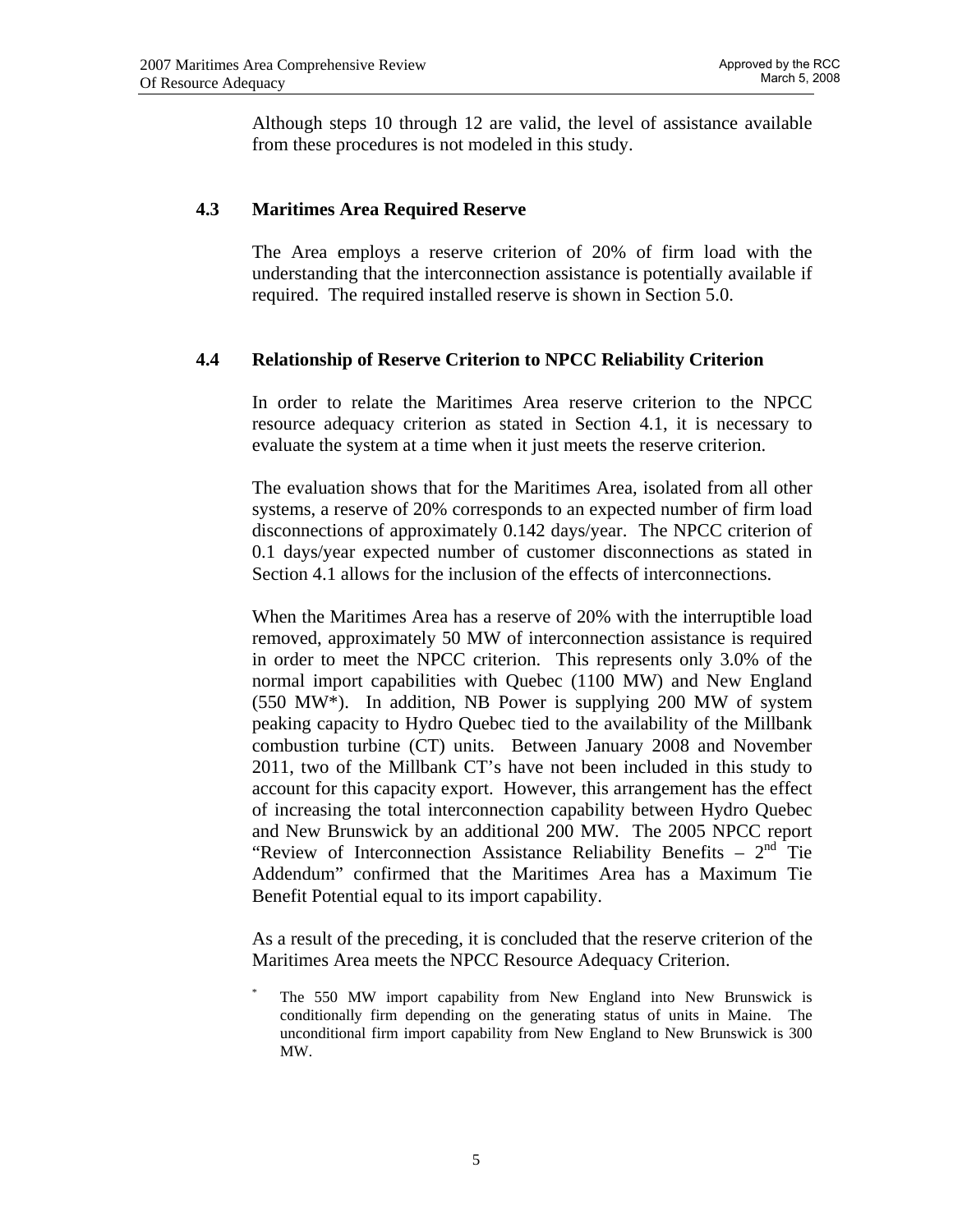#### <span id="page-12-0"></span>**4.5 Recent Reliability Studies**

NBSO, NS Power, MECL, and NMISA individually conduct internal reviews of their capacity requirements by comparison of generation sources with forecast loads according to the reserve criterion described previously.

The results presented in this review are based upon an evaluation conducted during the fourth quarter of 2007 for the period 2008 through 2012.

To determine load forecast uncertainty (LFU) an analysis of the historical load forecast of the Maritimes Area utilities has shown that the standard deviation of the load forecast errors is approximately 4.6% based upon the four year lead time required to add new resources. To incorporate LFU, two additional load models were created from the base load forecast by increasing it by 4.6 and 9.2 percent respectively. The reliability analysis was repeated for these two load models.

It is assumed that the forecast error is approximately normally distributed around the forecast value, and that the contribution to system LOLE is negligible when loads are less than the forecast value by more than ½ standard deviation. This results in weighting factors of 0.383, 0.242, and 0.067 for the three results obtained using the base, 4.6 percent increased, and 9.2 percent increased load models respectively.

The results of the LFU evaluation as indicated in Table 3 and Figure 2 demonstrate that the Maritimes Area system meets the NPCC criterion of 0.1 days/year without interconnection assistance for all years of the 2008- 12 study period.

#### **Table 3: Expected Number of Firm Load Disconnections – Base Case with Load Forecast Uncertainty**

| <b>Calendar</b><br>Year | <b>Expected Number</b><br>Of<br><b>Firm Load Disconnections</b><br>days/year | <b>Interconnection</b><br><b>Support to meet Criterion</b><br>$(0.1$ days/year)<br><b>MW</b> |
|-------------------------|------------------------------------------------------------------------------|----------------------------------------------------------------------------------------------|
| 2008                    | 0.019                                                                        |                                                                                              |
| 2009                    | 0.086                                                                        |                                                                                              |
| 2010                    | 0.015                                                                        |                                                                                              |
| 2011                    | 0.003                                                                        | O                                                                                            |
| 2012                    | 0.001                                                                        |                                                                                              |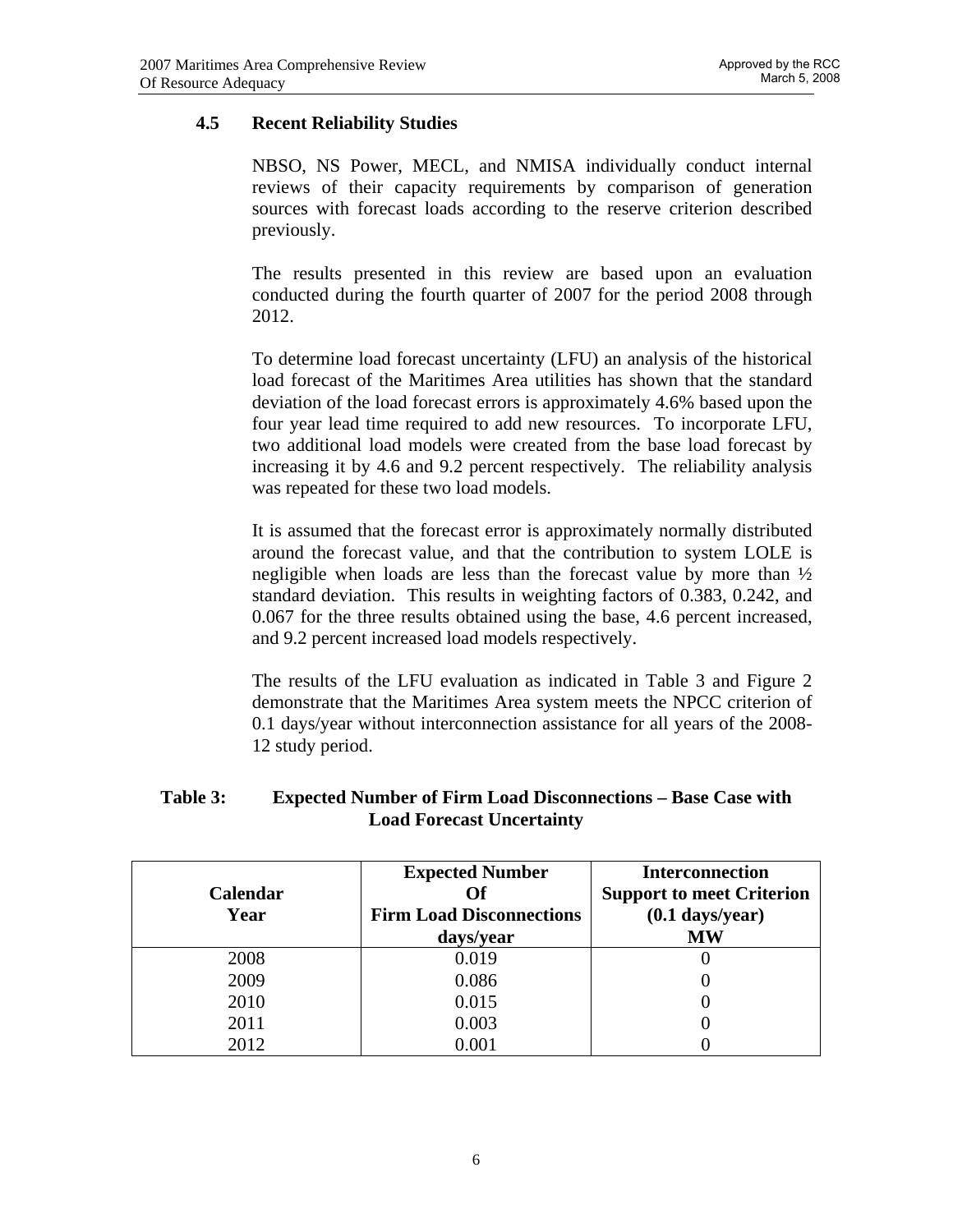<span id="page-13-0"></span>

**Figure 2: Expected Number of Firm Load Disconnections** 

#### **4.6 Intra-Area Transmission Capacity Limits**

Within the Maritimes Area, the areas of Nova Scotia, PEI, and Northern Maine are radially connected only to New Brunswick as per Figure 3. Of these three interconnections, only between New Brunswick and Nova Scotia is there a transmission congestion issue.

PEI does not have enough installed generation above its minimum load to exceed the transfer rating to New Brunswick. The PEI firm peak load is also lower than the transfer rating from New Brunswick.

Northern Maine does not have enough installed capacity (158 MW in 2008) to generate an amount greater than the sum of the local load and the interconnection export rating (at least 160 MW). The Northern Maine peak load is also much lower than the thermal limits of the four lines (two 138 kV and two 69 kV) connecting Northern Maine to New Brunswick. The 100 MW transfer limit into Northern Maine is set to guard against a transmission contingency during high imports, but this limit could be exceeded if it were necessary to prevent a loss of load event. Therefore, the 100 MW limit on flows from New Brunswick to Northern Maine was not enforced in the analysis conducted in this review.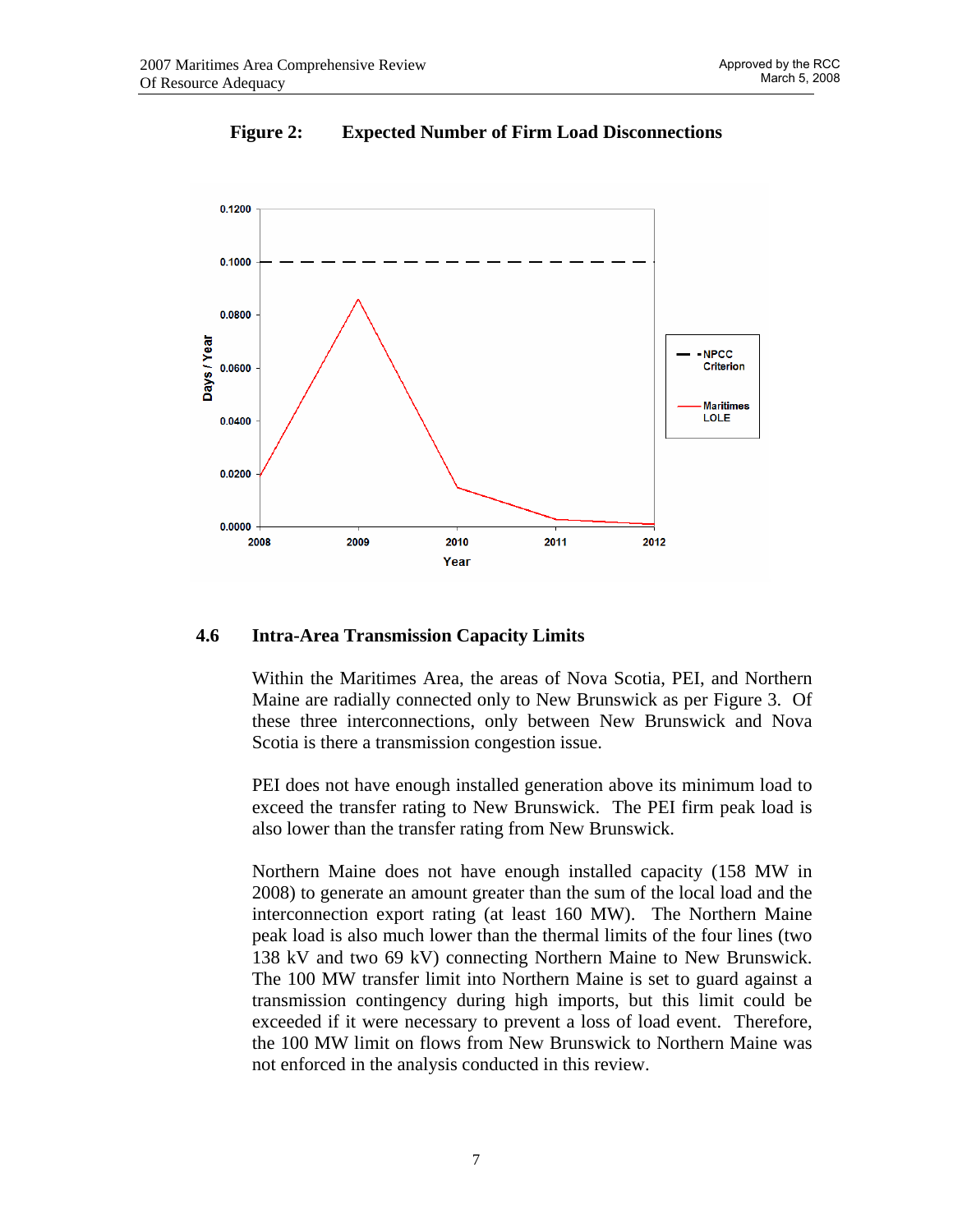<span id="page-14-0"></span>

#### **Figure 3: Intra-Area Transmission Capacity Limits**

- The radial load that can be supplied from Québec includes a paper mill in Dalhousie, NB whose load is about 100 MW. The owner of this mill, AbitibiBowater Inc. announced in November 2007 that this mill will be shut down soon, resulting in a 100 MW load decrease for New Brunswick as well as a reduction of import capability from Québec (from 1100 MW to 1000 MW).
- The 550 MW import capability from New England into New Brunswick is conditionally firm depending on the generating status of units in Maine. The unconditional firm import capability from New England to New Brunswick is 300 MW.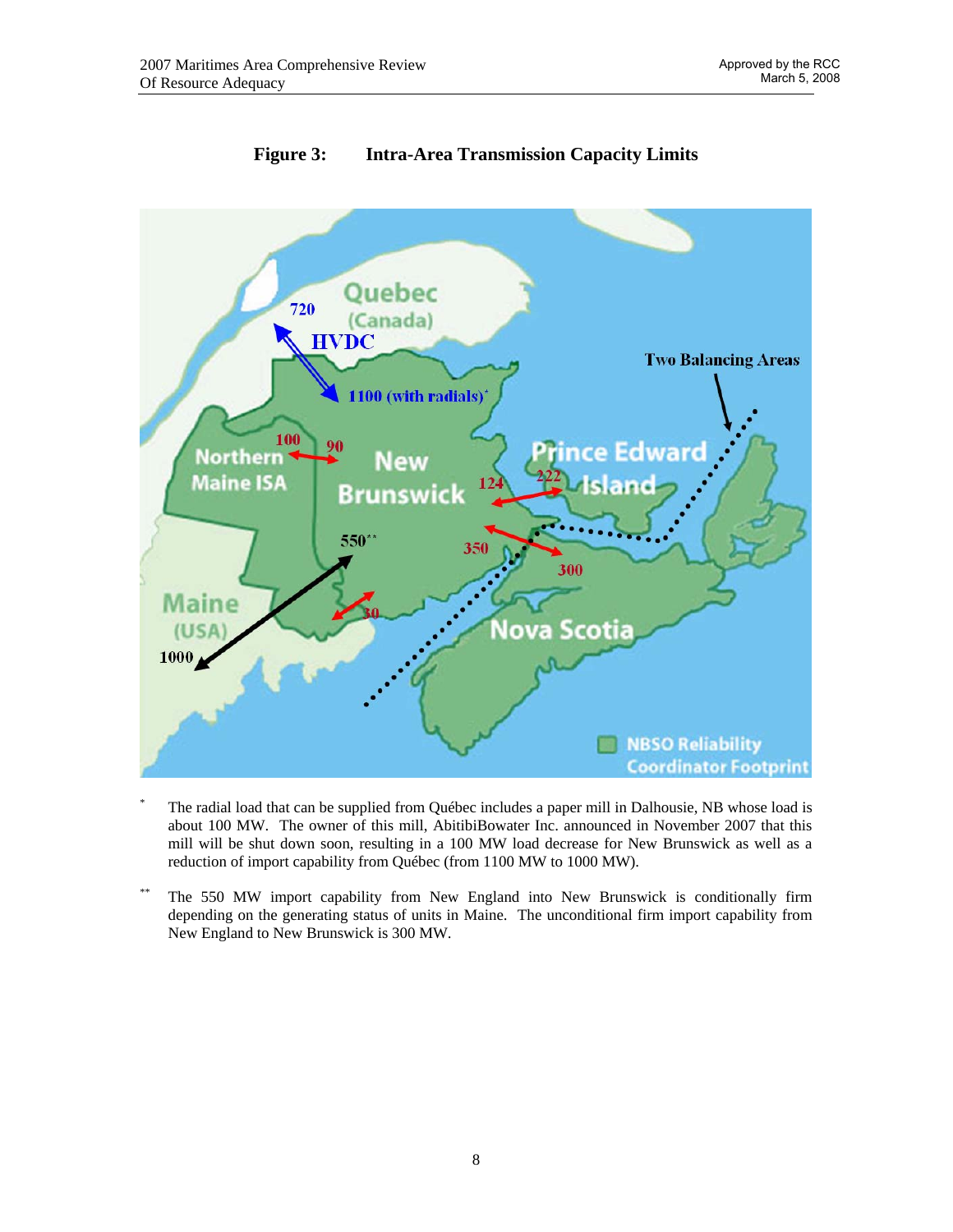#### <span id="page-15-0"></span>**5.0 RESOURCE ADEQUACY ASSESSMENT**

#### **5.1 Comparison of Planned and Required Reserve – Base Case**

In the comparison of the planned and required reserve, the following definitions apply. The required reserve of 20% is the reserve criterion of the Maritimes Area. The planned reserve is the actual reserve that will occur for the load forecast and resource plan used in this study.

Table 4 and Figure 4 represent the results of the reserve comparison for the base load forecast. In each year of the analysis, the planned reserve is greater than the required reserve.

#### **Table 4: Comparison of Planned and Required Reserve - Base Load Forecast**

| <b>Month</b><br><b>Of</b> | <b>Installed</b><br>Capacity | Forecast<br>Interruptible<br><b>Coincident</b><br>Load |           | <b>Planned</b><br><b>Reserve</b> |               | <b>Required</b><br><b>Reserve</b> |               |  |
|---------------------------|------------------------------|--------------------------------------------------------|-----------|----------------------------------|---------------|-----------------------------------|---------------|--|
| <b>February</b>           | <b>MW</b>                    | Peak                                                   | <b>MW</b> | <b>MW</b>                        | $\frac{0}{0}$ | <b>MW</b>                         | $\frac{6}{6}$ |  |
|                           |                              | <b>MW</b>                                              |           |                                  |               |                                   |               |  |
| 2008                      | 6662                         | 5524                                                   | 521       | 1659                             | 33%           | 1001                              | 20%           |  |
| 2009                      | 6171                         | 5585                                                   | 523       | 1109                             | 22%           | 1012                              | 20%           |  |
| 2010                      | 6924                         | 5685                                                   | 556       | 1795                             | 35%           | 1026                              | 20%           |  |
| 2011                      | 7013                         | 5709                                                   | 561       | 1865                             | 36%           | 1030                              | 20%           |  |
| 2012                      | 7245                         | 5722                                                   | 565       | 2088                             | 40%           | 1031                              | 20%           |  |

#### **5.2 Comparison of Planned and Required Reserve – High Load Growth**

Table 5 and Figure 4 illustrate the changes in planned and required reserve if the annual growth rate is 1% higher than forecast (i.e. 1.88% per year versus 0.88% per year). The results show that the resource plan of the Maritimes Area is sufficient to maintain a reserve of 20% or greater for all years of the study period.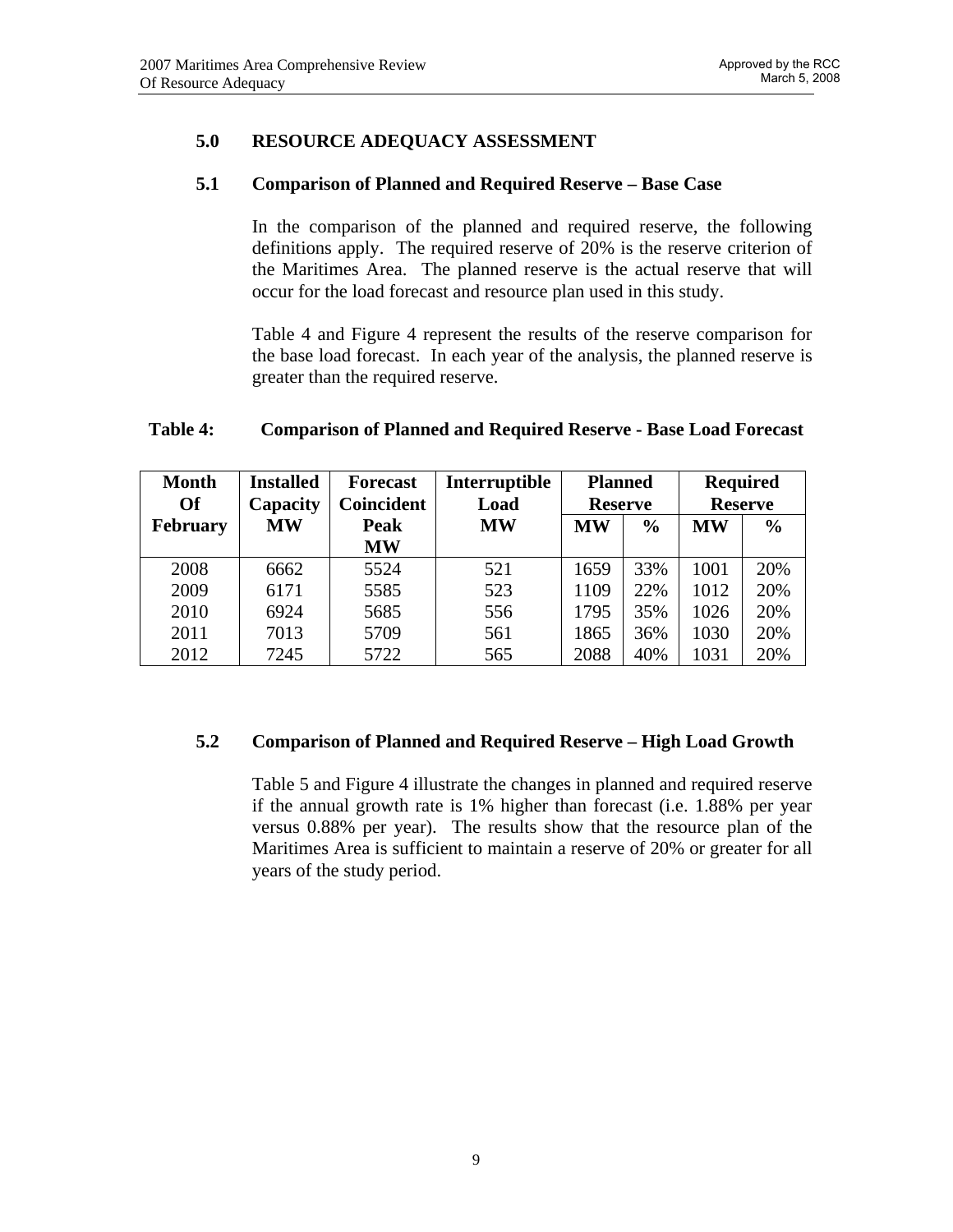| <b>Month</b><br><b>Of</b> | <b>Installed</b><br><b>Planned</b><br>Interruptible<br><b>Forecast</b><br><b>Coincident</b><br>Load<br>Capacity<br><b>Reserve</b> |                   | <b>Required</b><br><b>Reserve</b> |           |               |           |               |
|---------------------------|-----------------------------------------------------------------------------------------------------------------------------------|-------------------|-----------------------------------|-----------|---------------|-----------|---------------|
| <b>February</b>           | <b>MW</b>                                                                                                                         | Peak<br><b>MW</b> | <b>MW</b>                         | <b>MW</b> | $\frac{6}{6}$ | <b>MW</b> | $\frac{0}{0}$ |
| 2008                      | 6662                                                                                                                              | 5524              | 521                               | 1659      | 33%           | 1001      | 20%           |
| 2009                      | 6171                                                                                                                              | 5628              | 523                               | 1066      | 21%           | 1021      | 20%           |
| 2010                      | 6924                                                                                                                              | 5734              | 556                               | 1746      | 34%           | 1036      | 20%           |
| 2011                      | 7013                                                                                                                              | 5841              | 561                               | 1733      | 33%           | 1056      | 20%           |
| 2012                      | 7245                                                                                                                              | 5951              | 565                               | 1859      | 35%           | 1077      | 20%           |

#### <span id="page-16-0"></span>**Table 5: Comparison of Planned and Required Reserve - High Load Growth**

#### **5.3 Comparison of Planned and Required Reserve – Zero Wind**

In order to determine the impact of wind capacity in allowing the Maritimes Area to achieve its required reserve, a sensitivity was performed whereby the wind capacity on the system was given a zero capacity credit. Table 6 and Figure 4 illustrate the planned and required reserve for the zero wind capacity credit scenario. The results show that Maritimes Area exceeds its 20% reserve criterion in all years except 2009 where its reserve margin is 19%, 35 MW short of the 20% criterion. This shortfall represents only 2.1% of the Maritimes Area total tie benefits capability. The conclusion from this sensitivity is that the Maritimes Area is not overly reliant on wind capacity in order to achieve its 20% reserve criterion.

#### **Table 6: Comparison of Planned and Required Reserve - Zero Wind**

| <b>Month</b><br><b>Of</b> | <b>Installed</b><br>Capacity | <b>Forecast</b><br>Interruptible<br><b>Coincident</b><br>Load<br><b>MW</b><br><b>MW</b><br>Peak<br><b>MW</b> |     | <b>Planned</b><br><b>Reserve</b> |               | <b>Required</b><br><b>Reserve</b> |               |  |
|---------------------------|------------------------------|--------------------------------------------------------------------------------------------------------------|-----|----------------------------------|---------------|-----------------------------------|---------------|--|
| <b>February</b>           |                              |                                                                                                              |     | <b>MW</b>                        | $\frac{6}{9}$ | <b>MW</b>                         | $\frac{6}{9}$ |  |
| 2008                      | 6597                         | 5524                                                                                                         | 521 | 1594                             | 32%           | 1001                              | 20%           |  |
| 2009                      | 6039                         | 5585                                                                                                         | 523 | 977                              | 19%           | 1012                              | 20%           |  |
| 2010                      | 6764                         | 5685                                                                                                         | 556 | 1635                             | 32%           | 1026                              | 20%           |  |
| 2011                      | 6712                         | 5709                                                                                                         | 561 | 1564                             | 30%           | 1030                              | 20%           |  |
| 2012                      | 6915                         | 5722                                                                                                         | 565 | 1758                             | 34%           | 1031                              | 20%           |  |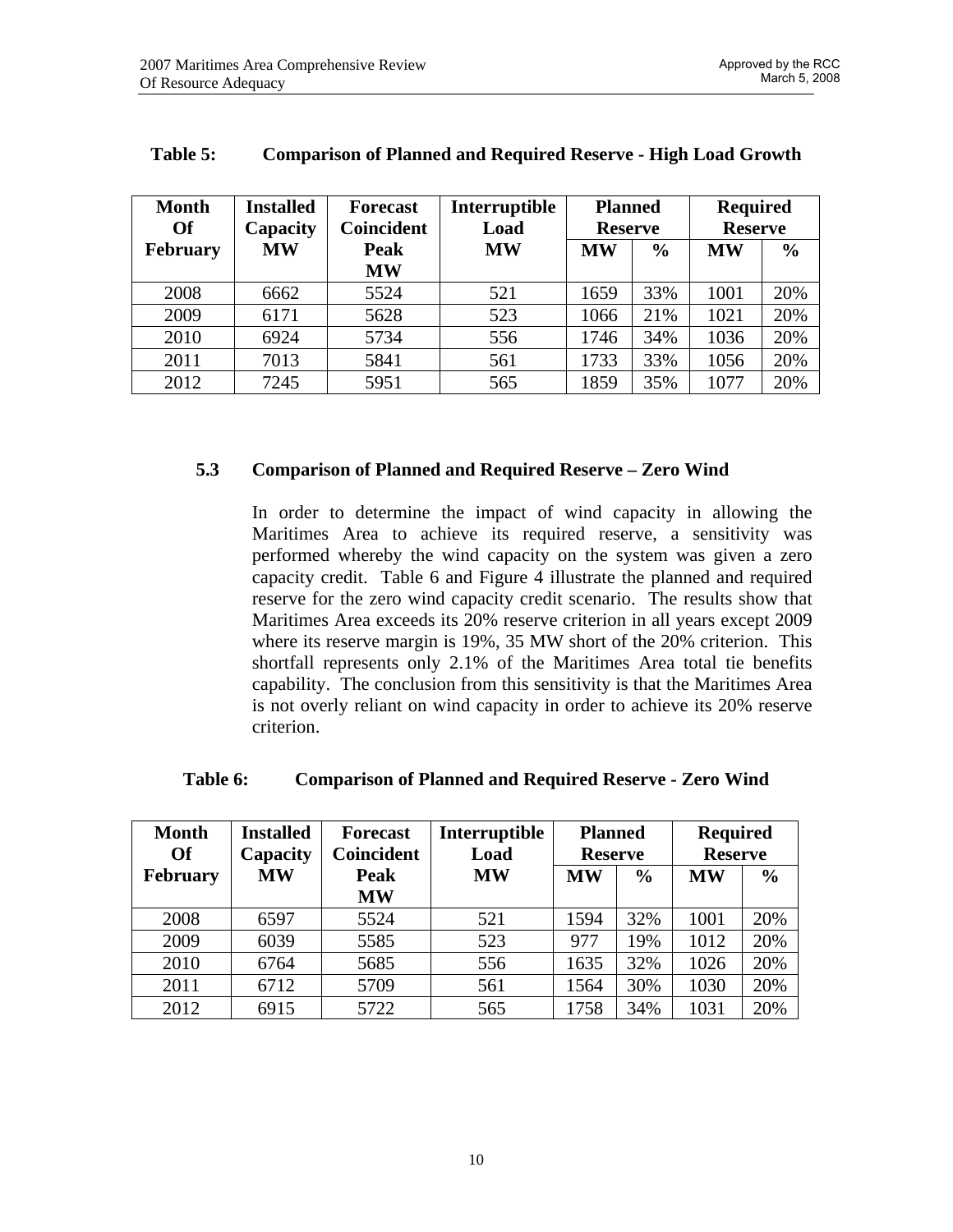<span id="page-17-0"></span>

**Figure 4: Planned Versus Required Reserve** 

#### **5.4 Contingency Plans**

The Maritimes Area utilities forecast high and low load growth scenarios, and the impact of these forecasts on the system operator generation scenarios are continually being evaluated in order to address load and resource uncertainties. In the event of a higher than expected growth in load, a number of options would be considered. These options include the purchases of capacity and/or energy, the advancement of base load generation additions, and the installation of combustion turbines.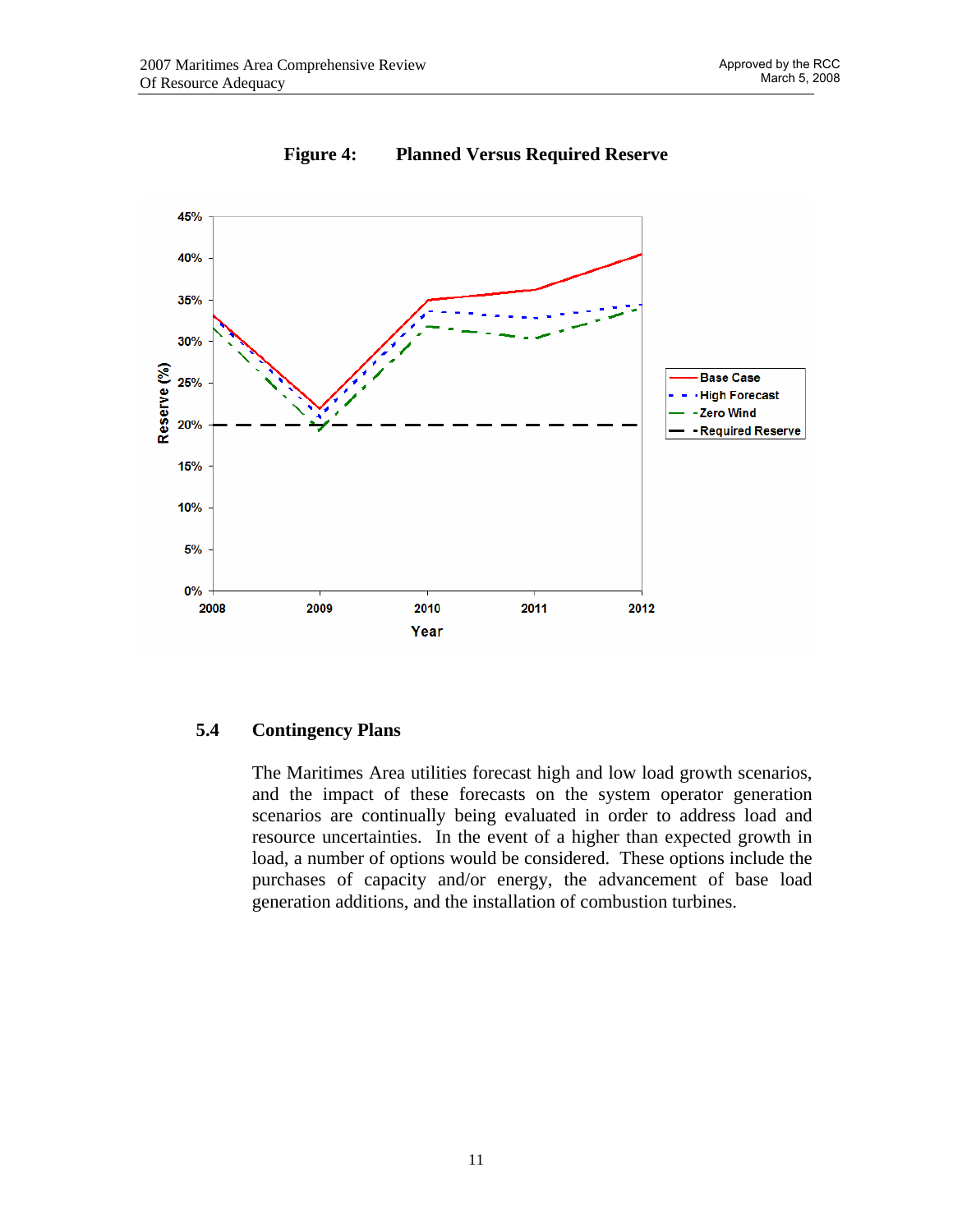#### <span id="page-18-0"></span>**6.0 PLANNED RESOURCE CAPACITY MIX**

#### **6.1 Planned Resource Capacity Mix**

Table 7 and Figure 5 illustrate the planned resource capacity mix for the Maritimes Area. Appendix A, Section 1.2, Table A-2 presents a detailed list of all capacity resources for the Maritimes Area.

| <b>Month</b><br><b>Of</b><br><b>February</b> | Hydro<br>$\frac{6}{6}$ | <b>Nuclear</b><br>$\frac{6}{6}$ | Coal<br>$\frac{6}{6}$ | Oil<br>$\frac{6}{6}$ | Gas<br>$\frac{0}{0}$ | Oil/<br>Gas<br>$\frac{6}{6}$ | <b>Biomass</b><br>$\frac{6}{6}$ | Wind<br>$\frac{6}{6}$ |
|----------------------------------------------|------------------------|---------------------------------|-----------------------|----------------------|----------------------|------------------------------|---------------------------------|-----------------------|
| 2008                                         | 20.6                   | 8.4                             | 26.5                  | 30.4                 | 6.8                  | 4.8                          | 1.6                             | 1.0                   |
| 2009                                         | 22.2                   | 0.0                             | 28.6                  | 30.7                 | 8.4                  | 6.3                          | 1.7                             | 2.1                   |
| 2010                                         | 19.9                   | 9.5                             | 25.6                  | 27.3                 | 8.2                  | 5.6                          | 1.5                             | 2.3                   |
| 2011                                         | 19.6                   | 9.4                             | 24.6                  | 27.0                 | 8.1                  | 5.5                          | 1.5                             | 4.3                   |
| 2012                                         | 19.0                   | 9.1                             | 23.9                  | 28.8                 | 7.9                  | 5.3                          | 1.4                             | 4.6                   |

**Table 7: Planned Resource Capacity Mix** 

**Figure 5: Planned Resource Capacity Mix** 

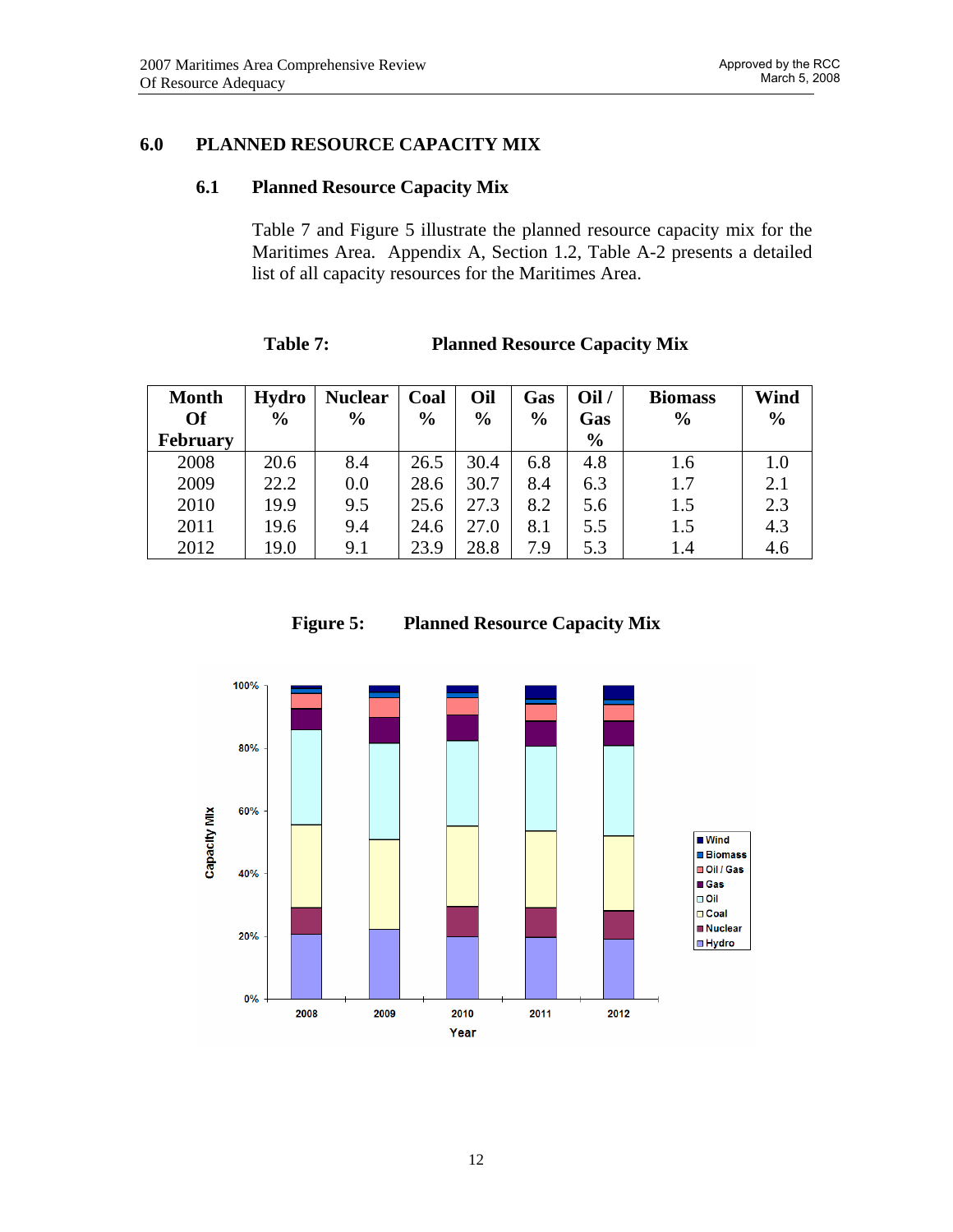#### <span id="page-19-0"></span>**6.2 Reliability Impact of Resource Diversification Strategy**

As can be seen from Table 7 and the associated Figure 5, the Maritimes Area has a diversified mix of resources such that there is not a high degree of reliance upon any one type or source of fuel. As a result of this level of fuel type and resource diversification, there are no adverse reliability impacts resulting from this resource capacity mix, nor are there any environmental restrictions.

The Maritimes Area continues to see an increase in wind energy projects. PEI currently has 73 MW of wind capacity. Northern Maine has 42 MW of wind capacity, and is studying the possibility of adding another 500 MW. NS Power has 60 MW of wind capacity, and has launched a call for an additional 130 MW. New Brunswick has contracted for 96 MW of wind capacity by December 2008, and has launched a call for an additional 300 MW by November 2010.

As a result of the second 345 kV interconnection between New Brunswick and New England, the Maritimes Area has increased its import capability by 550 MW, and its export capability by 300 MW. It is also of benefit to both the Maritimes Area and New England that this increased transfer capability is between systems that have peak loads occurring at different times of the year, with the Maritimes Area being a winter peaking area, and New England being a summer peaking area.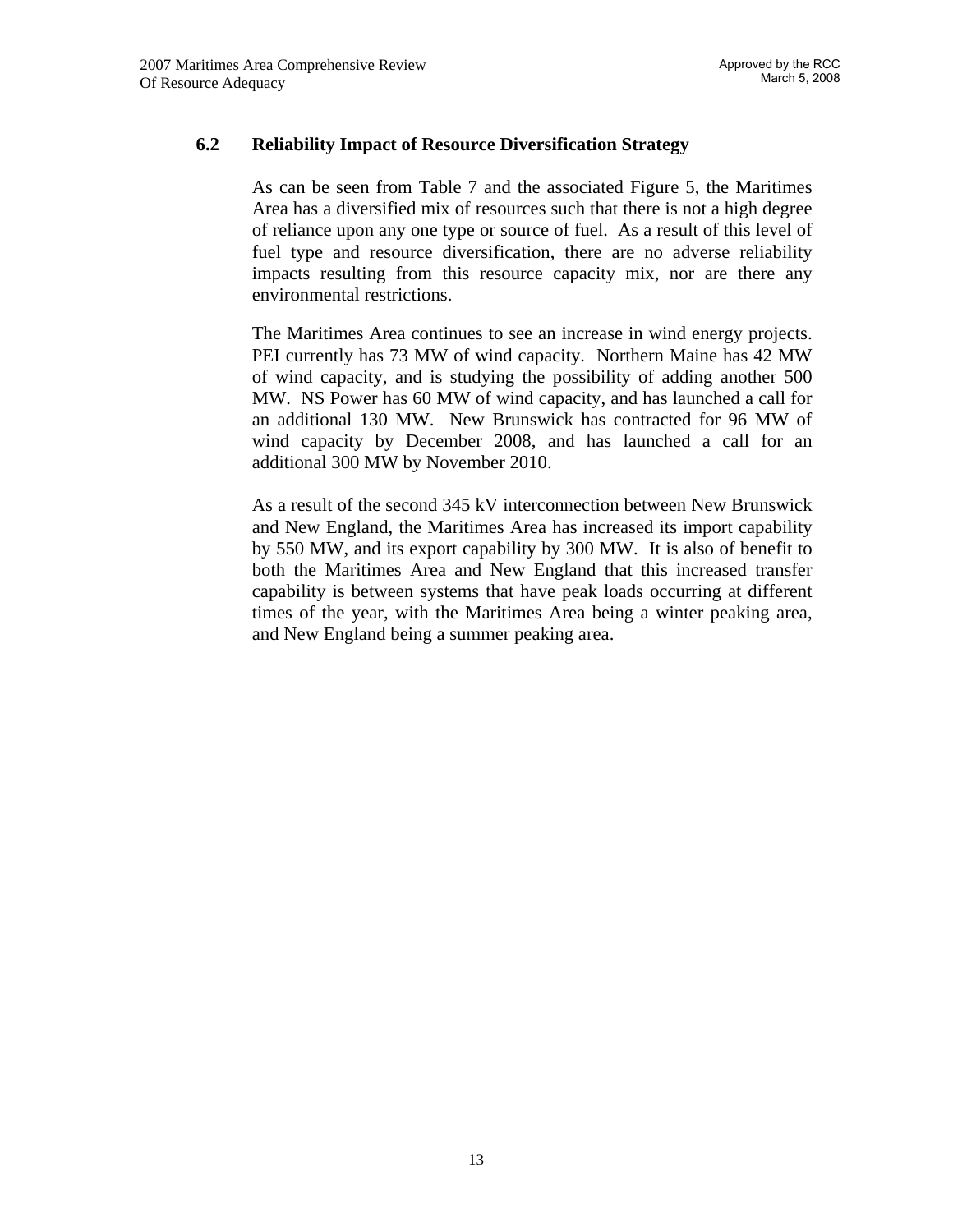#### <span id="page-20-0"></span>**APPENDIX A DESCRIPTION OF RESOURCE RELIABILITY MODEL**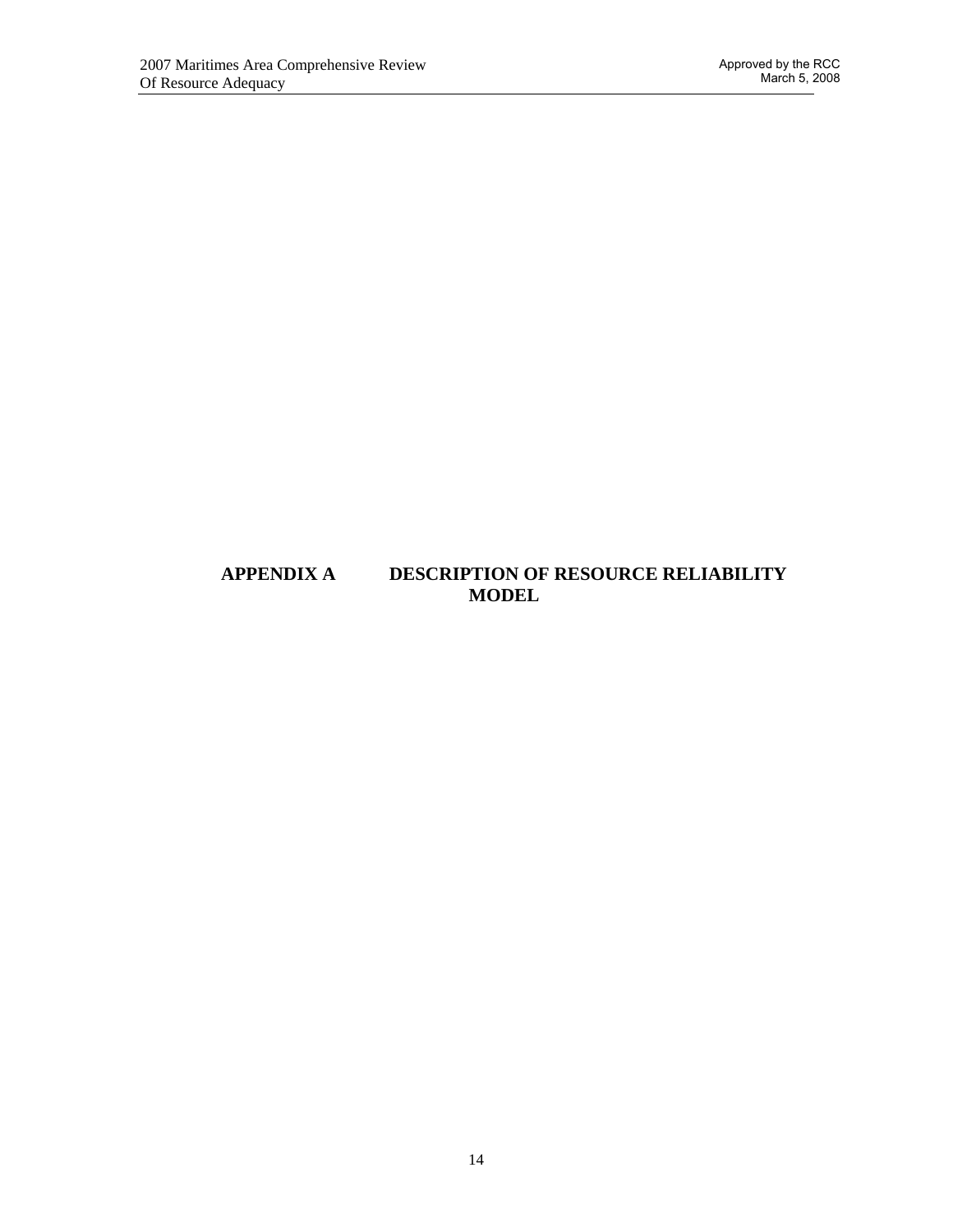#### **DESCRIPTION OF RESOURCE RELIABILITY MODEL**

#### <span id="page-21-0"></span>**1.0 Load Model**

1.1 After reviewing historical hourly system load data of the Maritime utilities, it was determined that the 1999 system load data provided a typical Maritimes Area load shape. Demand and energy forecasts for 2005 to 2009 inclusive were prepared by each system operator. The combined load forecast for the Maritimes Area is shown in Table A-1.

| <b>COINCIDENT DEMAND</b><br><b>MW</b> |      |      |      |      |            |                             |               |      |            |      |            |            |              |
|---------------------------------------|------|------|------|------|------------|-----------------------------|---------------|------|------------|------|------------|------------|--------------|
| Year                                  | Jan  | Feb  | Mar  | Apr  | <b>May</b> | Jun                         | Jul           | Aug  | <b>Sep</b> | Oct  | <b>Nov</b> | <b>Dec</b> | Peak         |
| 2008                                  | 5386 | 5524 | 5087 | 4399 | 3807       | 3507                        | 3606          | 3538 | 3611       | 4173 | 4675       | 5363       | 5524         |
| 2009                                  | 5479 | 5585 | 5076 | 4479 | 3980       | 3675                        | 3684          | 3641 | 3648       | 4234 | 4722       | 5406       | 5585         |
| 2010                                  | 5622 | 5685 | 5213 | 4585 | 4084       | 3755                        | 3791          | 3749 | 3755       | 4350 | 4852       | 5530       | 5685         |
| 2011                                  | 5653 | 5709 | 5242 | 4607 | 4104       | 3774                        | 3814          | 3772 | 3778       | 4376 | 4878       | 5557       | 5709         |
| 2012                                  | 5673 | 5722 | 5261 | 4619 | 4115       | 3785                        | 3829          | 3787 | 3792       | 4392 | 4896       | 5575       | 5722         |
|                                       |      |      |      |      |            |                             | <b>ENERGY</b> |      |            |      |            |            |              |
| GWh                                   |      |      |      |      |            |                             |               |      |            |      |            |            |              |
| Year                                  | Jan  | Feb  | Mar  | Apr  | <b>May</b> | Jun                         | Jul           | Aug  | <b>Sep</b> | Oct  | <b>Nov</b> | Dec        | <b>Total</b> |
| 2008                                  | 3124 | 2855 | 2869 | 2491 | 2321       | 2112                        | 2146          | 2181 | 2191       | 2423 | 2643       | 3075       | 30432        |
| 2009                                  | 3196 | 2937 | 2940 | 2564 | 2394       | 2201                        | 2218          | 2252 | 2217       | 2458 | 2660       | 3089       | 31124        |
| 2010                                  | 3232 | 2972 | 2975 | 2595 | 2424       | 2229                        | 2247          | 2281 | 2245       | 2487 | 2692       | 3124       | 31503        |
| 2011                                  | 3243 | 2982 | 2985 | 2605 | 2433       | 2238                        | 2257          | 2290 | 2254       | 2498 | 2701       | 3135       | 31621        |
| 2012                                  | 3248 | 2987 | 2990 | 2608 | 2437       | 2241                        | 2262          | 2295 | 2257       | 2502 | 2705       | 3139       | 31670        |
|                                       |      |      |      |      |            | <b>INTERRUPTIBLE DEMAND</b> |               |      |            |      |            |            |              |
|                                       |      |      |      |      |            |                             | <b>MW</b>     |      |            |      |            |            |              |
| Year                                  | Jan  | Feb  | Mar  | Apr  | <b>May</b> | Jun                         | Jul           | Aug  | <b>Sep</b> | Oct  | <b>Nov</b> | <b>Dec</b> | On           |
|                                       |      |      |      |      |            |                             |               |      |            |      |            |            | Peak         |
| 2008                                  | 500  | 521  | 494  | 516  | 535        | 520                         | 540           | 548  | 542        | 538  | 520        | 522        | 521          |
| 2009                                  | 483  | 523  | 499  | 504  | 529        | 518                         | 541           | 547  | 527        | 539  | 525        | 522        | 523          |
| 2010                                  | 515  | 556  | 531  | 536  | 561        | 551                         | 574           | 580  | 561        | 572  | 557        | 554        | 556          |
| 2011                                  | 520  | 561  | 536  | 541  | 566        | 556                         | 579           | 586  | 566        | 577  | 562        | 559        | 561          |
| 2012                                  | 524  | 565  | 539  | 545  | 570        | 560                         | 583           | 590  | 571        | 581  | 567        | 563        | 565          |

#### **Table A - 1: Maritimes Area Load Forecast**

Note: The forecast coincident demand is higher in February than January due to the impact of historical curtailments of interruptible customers in January. These historical curtailments are also reflected in the interruptible demand forecast, where January interruptible demand is shown to have the lowest value for each year.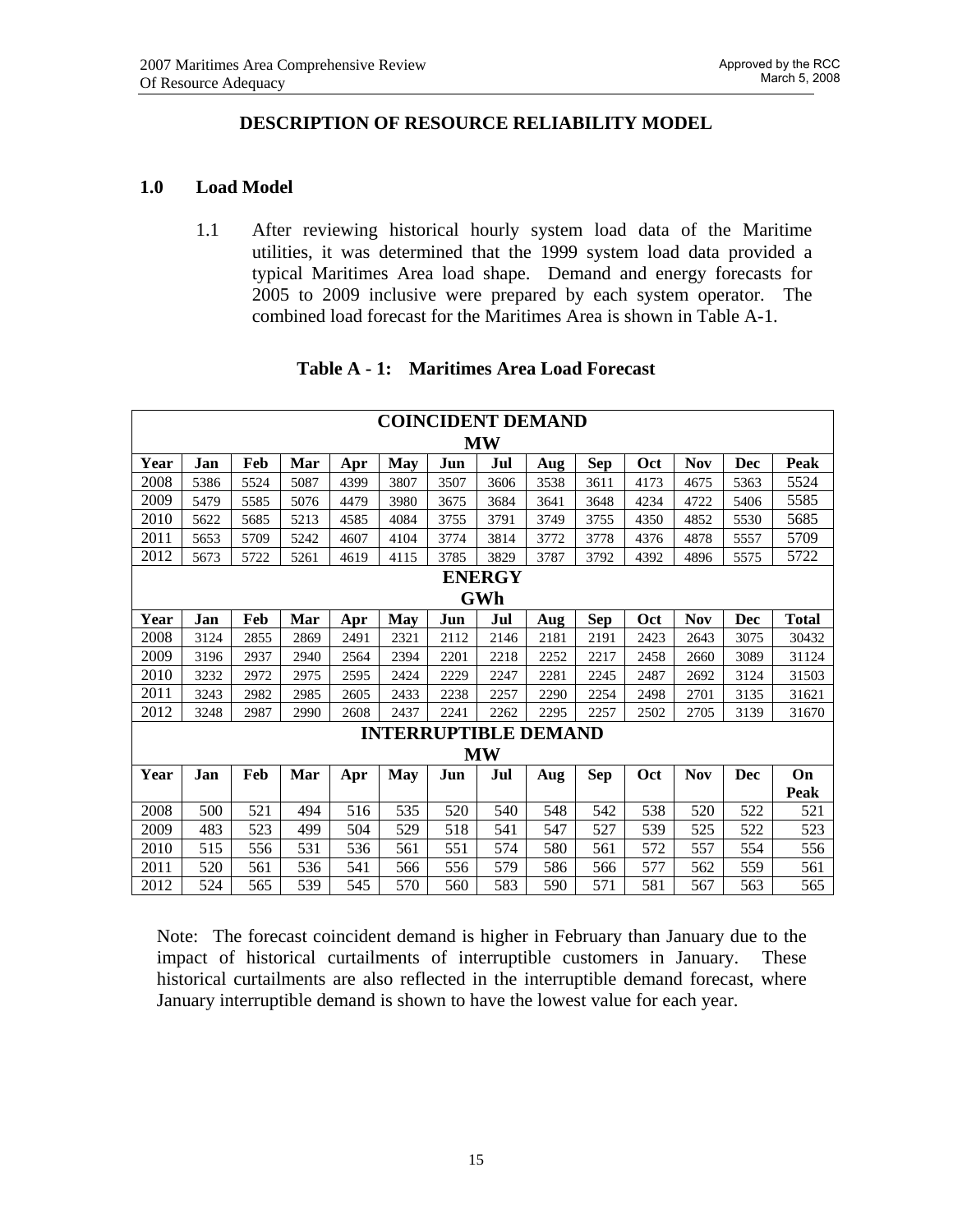Load forecast uncertainty (LFU) was considered in the analysis as described in Section 4.5

- 1.3 Some entities within the Maritimes Area supply a portion of their own electricity demand and energy requirements. These entities are interconnected within the Maritimes Area and are not members of the Area. Only that portion of electricity demand and energy projections that is supplied by the Maritimes Area utilities is included in the area forecast.
- 1.4 The load forecast in Table A-1 includes the impact of DSM and efficiency programs.

#### **2.0 Resource Unit Representation**

Generating unit data for the four members of the Maritimes Area are presented in Table A-2. Table A-3 presents a summary of changes in resource data for the period 2005 - 2009 inclusive. The following sections document the tabulated data.

#### **2.1 Unit Ratings**

#### **2.1.1 Definition**

The generating unit capacity ratings represented in Table A-2 are the Demonstrated Maximum Net Capability (DMNC) winter ratings. These are evaluated periodically to establish each unit's sustained maximum net output over a two consecutive hour period.

### **2.1.2 Procedure for Verifying Ratings**

Ratings of NBSO units are reviewed annually by the Generation Efficiency Section of the NB Power Generation (Conventional) Plant Operations Engineering Division in conjunction with System Operations. Data obtained from unit testing and from the generation reliability system is used in conducting these reviews. The Thermal Production Department at NS Power review unit capability ratings on an as-needed basis. As unit conditions change the impact on unit capability is assessed and, if required, a 2-hour test with the unit at full load is performed.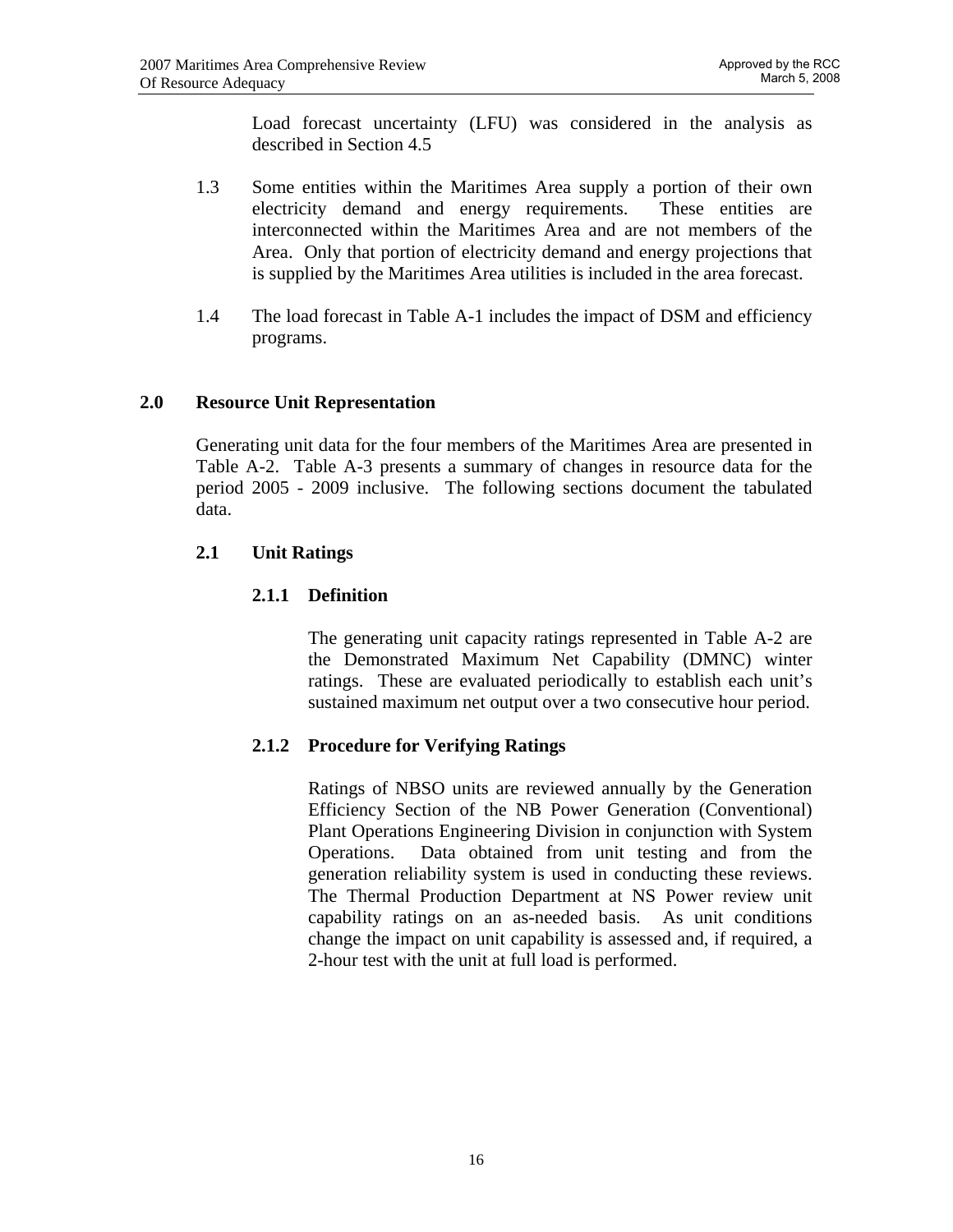<span id="page-23-0"></span>

| <b>NBSO Resources</b> |                                |               |                    |                                                 |  |  |  |  |  |  |  |
|-----------------------|--------------------------------|---------------|--------------------|-------------------------------------------------|--|--|--|--|--|--|--|
| Plant                 | Unit                           | <b>Type</b>   | <b>Capacity MW</b> | <b>Notes</b>                                    |  |  |  |  |  |  |  |
| Point Lepreau         | 1                              | Nuclear       | 558                | Planned 18-month Refurbishment in April 2008    |  |  |  |  |  |  |  |
|                       |                                | Diesel        | 5                  |                                                 |  |  |  |  |  |  |  |
|                       |                                |               |                    |                                                 |  |  |  |  |  |  |  |
| Belledune             | 2                              | Coal          | 457                |                                                 |  |  |  |  |  |  |  |
|                       |                                |               |                    |                                                 |  |  |  |  |  |  |  |
| Coleson Cove          | 1                              | Oil           | 324                |                                                 |  |  |  |  |  |  |  |
|                       | $\sqrt{2}$                     | Oil           | 324                |                                                 |  |  |  |  |  |  |  |
|                       | 3                              | Oil           | 324                |                                                 |  |  |  |  |  |  |  |
|                       |                                |               |                    |                                                 |  |  |  |  |  |  |  |
| Dalhousie             | $\mathbf{1}$<br>$\overline{c}$ | Oil<br>Oil    | 96<br>203          |                                                 |  |  |  |  |  |  |  |
|                       |                                |               |                    |                                                 |  |  |  |  |  |  |  |
| Bayside               | 6                              | Natural Gas   | 263                | Capacity includes Combined Cycle Operation      |  |  |  |  |  |  |  |
|                       |                                |               |                    |                                                 |  |  |  |  |  |  |  |
| Grand Lake            | 8                              | Coal          | 57                 |                                                 |  |  |  |  |  |  |  |
|                       |                                |               |                    |                                                 |  |  |  |  |  |  |  |
| Grand Manan           | 3                              | Diesel        | 29                 |                                                 |  |  |  |  |  |  |  |
|                       |                                |               |                    |                                                 |  |  |  |  |  |  |  |
| Millbank              | $\mathbf{1}$                   | Diesel        | 99                 | Summer Capacity = $85$ MW                       |  |  |  |  |  |  |  |
|                       | $\sqrt{2}$                     | Diesel        | 99                 | Summer Capacity = $85$ MW                       |  |  |  |  |  |  |  |
|                       | $\mathfrak{Z}$                 | Diesel        | see note           | Modeled as Tied to Sale Contract Until Nov 2011 |  |  |  |  |  |  |  |
|                       | $\overline{4}$                 | Diesel        | see note           | Modeled as Tied to Sale Contract Until Nov 2011 |  |  |  |  |  |  |  |
|                       |                                |               |                    |                                                 |  |  |  |  |  |  |  |
| <b>Ste Rose</b>       | $\mathbf{1}$                   | Diesel        | 99                 | Summer Capacity = $85$ MW                       |  |  |  |  |  |  |  |
|                       |                                |               |                    |                                                 |  |  |  |  |  |  |  |
| Grandview             | $\mathbf{1}$                   | Natural Gas   | 45                 |                                                 |  |  |  |  |  |  |  |
|                       | $\overline{2}$                 | Natural Gas   | 45                 |                                                 |  |  |  |  |  |  |  |
|                       |                                |               |                    |                                                 |  |  |  |  |  |  |  |
| <b>NUG Purchases</b>  |                                | Biomass/Hydro | 59                 |                                                 |  |  |  |  |  |  |  |
|                       |                                |               |                    |                                                 |  |  |  |  |  |  |  |
| Mactaquac             | $\mathbf{1}$                   | Hydro         | 109                |                                                 |  |  |  |  |  |  |  |
|                       | $\frac{2}{3}$                  | Hydro         | 109                |                                                 |  |  |  |  |  |  |  |
|                       |                                | Hydro         | 109                |                                                 |  |  |  |  |  |  |  |
|                       | $\overline{\mathbf{4}}$        | Hydro         | 116                |                                                 |  |  |  |  |  |  |  |
|                       | 5                              | Hydro         | 113                |                                                 |  |  |  |  |  |  |  |
|                       | 6                              | Hydro         | 113                |                                                 |  |  |  |  |  |  |  |
|                       |                                |               |                    |                                                 |  |  |  |  |  |  |  |
| Beechwood             | $\mathbf{1}$                   | Hydro         | 36                 |                                                 |  |  |  |  |  |  |  |
|                       | $\overline{\mathbf{c}}$        | Hydro         | 36                 |                                                 |  |  |  |  |  |  |  |
|                       | 3                              | Hydro         | 41                 |                                                 |  |  |  |  |  |  |  |
|                       |                                |               |                    |                                                 |  |  |  |  |  |  |  |
| <b>Grand Falls</b>    | $\mathbf{1}$                   | Hydro         | 16                 |                                                 |  |  |  |  |  |  |  |
|                       | $\overline{c}$                 | Hydro         | 16                 |                                                 |  |  |  |  |  |  |  |
|                       | $\overline{3}$                 | Hydro         | 16                 |                                                 |  |  |  |  |  |  |  |
|                       | $\overline{\mathcal{A}}$       | Hydro         | 16                 |                                                 |  |  |  |  |  |  |  |
|                       |                                |               |                    |                                                 |  |  |  |  |  |  |  |
| Tobique               | 1                              | Hydro         | 10                 |                                                 |  |  |  |  |  |  |  |
|                       | $\overline{c}$                 | Hydro         | 10                 |                                                 |  |  |  |  |  |  |  |
|                       |                                |               |                    |                                                 |  |  |  |  |  |  |  |
| Sisson                | $\mathbf{1}$                   | Hydro         | $\overline{9}$     |                                                 |  |  |  |  |  |  |  |
|                       |                                |               |                    |                                                 |  |  |  |  |  |  |  |
| Milltown              | $\mathbf{1}$                   | Hydro         | $\overline{4}$     |                                                 |  |  |  |  |  |  |  |
| <b>TOTAL CAPACITY</b> |                                |               | 3976               | Total Capacity as of January 2008               |  |  |  |  |  |  |  |
|                       |                                |               |                    |                                                 |  |  |  |  |  |  |  |

## **Table A - 2: Maritimes Area Resources**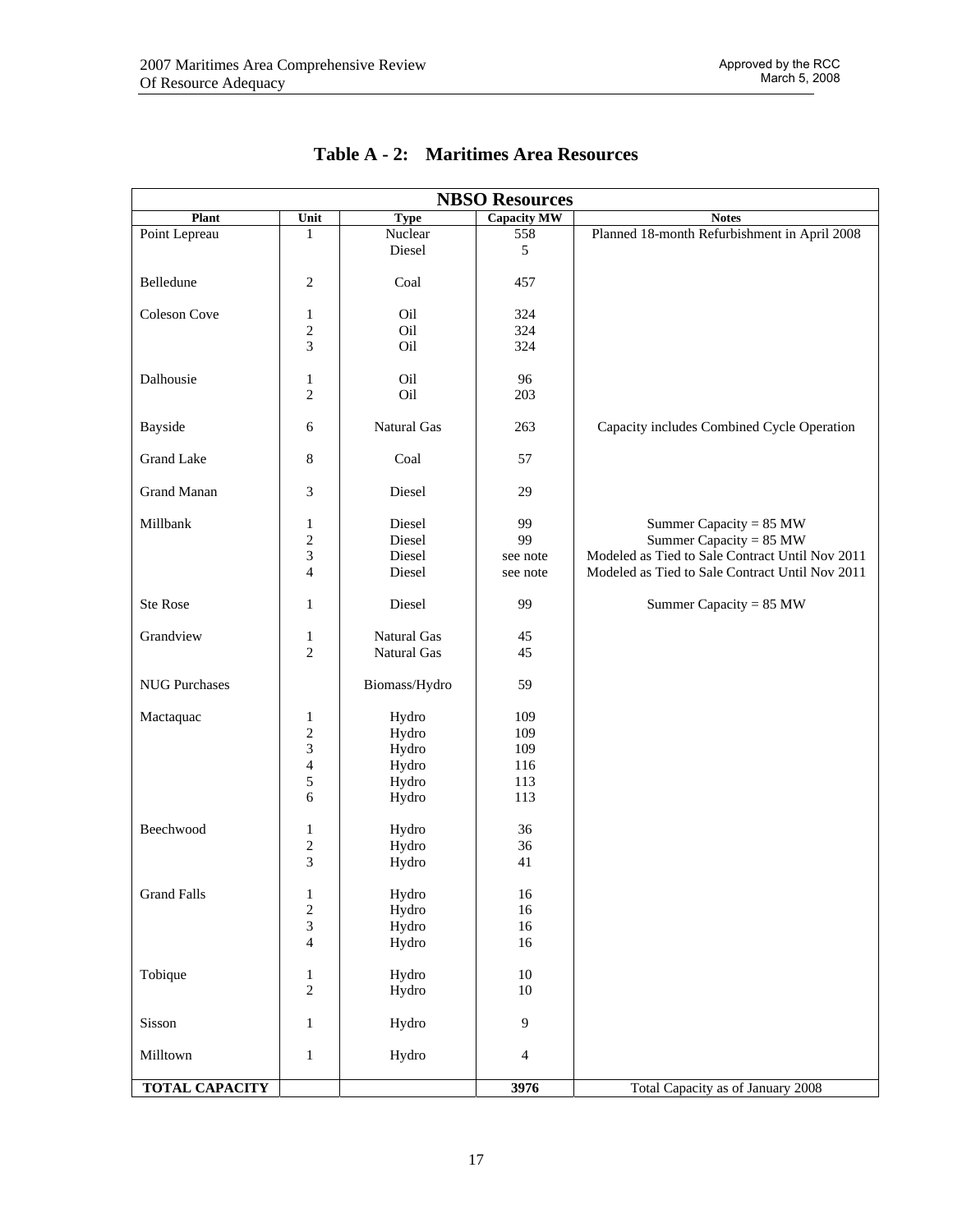| <b>NS Power Resources</b> |                                                            |                                                             |                             |                                                                                                                |  |
|---------------------------|------------------------------------------------------------|-------------------------------------------------------------|-----------------------------|----------------------------------------------------------------------------------------------------------------|--|
| <b>Plant</b>              | Unit                                                       | <b>Type</b>                                                 | Capacity (MW)               | <b>Notes</b>                                                                                                   |  |
| <b>Tufts Cove</b>         | $\mathbf{1}$<br>$\mathfrak{2}$<br>3<br>$\overline{4}$<br>5 | Gas/Oil<br>Gas/Oil<br>Gas/Oil<br>Natural Gas<br>Natural Gas | 81<br>93<br>147<br>49<br>49 | Summer Capacity = $47$ MW<br>Summer capacity = $47$ MW                                                         |  |
| Lingan                    | $\mathbf{1}$<br>$\mathfrak{2}$<br>3<br>$\overline{4}$      | Coal<br>Coal<br>Coal<br>Coal                                | 155<br>155<br>155<br>155    |                                                                                                                |  |
| Pt. Tupper                | $\mathfrak{2}$                                             | Coal                                                        | 154                         |                                                                                                                |  |
| Trenton                   | 5<br>6                                                     | Coal<br>Coal                                                | 150<br>157                  | Summer Capacity = 135 MW                                                                                       |  |
| Pt. Aconi                 | $\mathbf{1}$                                               | Coal                                                        | 171                         |                                                                                                                |  |
| <b>Burnside</b>           | 1<br>$\mathfrak{2}$<br>3<br>$\overline{4}$                 | Lt Oil<br>Lt Oil<br>Lt Oil<br>Lt Oil                        | 33<br>33<br>33<br>33        | Summer Capacity = $25$ MW<br>Summer Capacity = $25$ MW<br>Summer Capacity = $25$ MW<br>Summer Capacity = 25 MW |  |
| Victoria Junction         | $\mathbf{1}$<br>$\mathfrak{2}$                             | Lt. Oil<br>Lt. Oil                                          | 33<br>33                    | Summer Capacity = $25$ MW<br>Summer Capacity = 25 MW                                                           |  |
| Tusket                    | $\mathbf{1}$                                               | Lt. Oil                                                     | 24                          | Summer Capacity = 21 MW                                                                                        |  |
| <b>Wreck Cove</b>         | $\mathbf{1}$<br>$\overline{c}$                             | Hydro<br>Hydro                                              | 115<br>115                  |                                                                                                                |  |
| Annapolis                 |                                                            | Hydro                                                       | $\overline{4}$              |                                                                                                                |  |
| Avon                      |                                                            | Hydro                                                       | 7                           |                                                                                                                |  |
| <b>Black River</b>        |                                                            | Hydro                                                       | 23                          |                                                                                                                |  |
| Nictuax                   |                                                            | Hydro                                                       | $\tau$                      |                                                                                                                |  |
| Lequille                  |                                                            | Hydro                                                       | 11                          |                                                                                                                |  |
| Paradise                  |                                                            | Hydro                                                       | 5                           |                                                                                                                |  |
| Mersey                    |                                                            | Hydro                                                       | 43                          |                                                                                                                |  |
| Sissiboo                  |                                                            | Hydro                                                       | 24                          |                                                                                                                |  |
| <b>Bear River</b>         |                                                            | Hydro                                                       | 13                          |                                                                                                                |  |
| Tusket                    |                                                            | Hydro                                                       | $\overline{c}$              |                                                                                                                |  |
| Roseway                   |                                                            | Hydro                                                       | $\mathfrak{2}$              |                                                                                                                |  |
| St. Margrets              |                                                            | Hydro                                                       | 11                          |                                                                                                                |  |
| Sheet Harbour             |                                                            | Hydro                                                       | 11                          |                                                                                                                |  |
| Dickie Brook              |                                                            | Hydro                                                       | $\overline{4}$              |                                                                                                                |  |
| Fall River                |                                                            | Hydro                                                       | $\mathbf{1}$                |                                                                                                                |  |
| <b>NUG Purchases</b>      | All                                                        | Biomass/Hydro                                               | 26                          |                                                                                                                |  |
| NS Wind Projects          | All                                                        | Wind                                                        | 23                          | 66 MW Nominal Rating, Winter Firm Capacity = 23<br>MW, Summer Firm Capacity = 12 MW                            |  |
| <b>TOTAL CAPACITY</b>     |                                                            |                                                             | 2340                        | Total Capacity as of January 2008                                                                              |  |

| Table $A - 2$ : Maritimes Area Resources (cont'd) |  |
|---------------------------------------------------|--|
|---------------------------------------------------|--|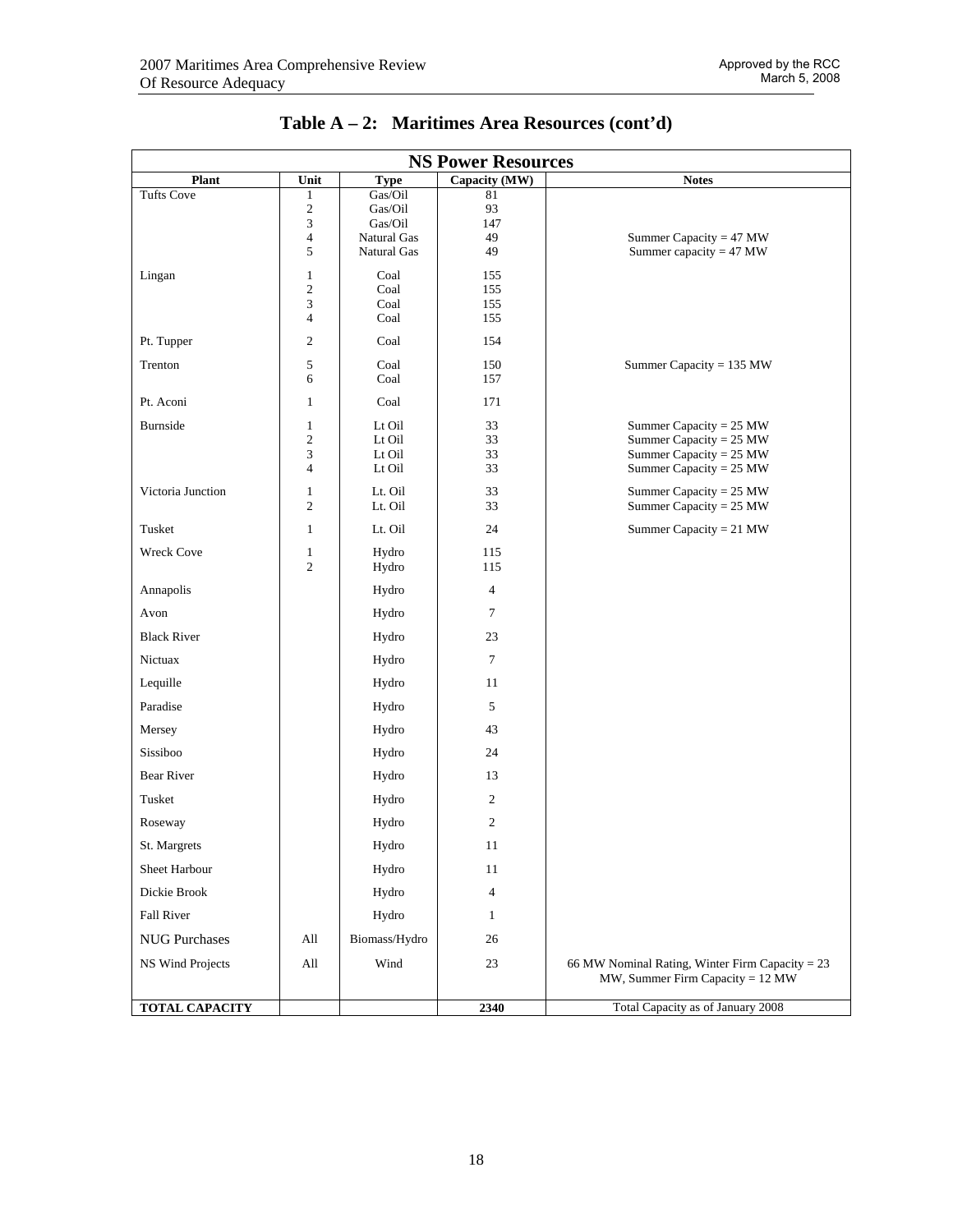| <b>MECL Resources</b> |                     |                  |                       |                                                                                         |  |  |
|-----------------------|---------------------|------------------|-----------------------|-----------------------------------------------------------------------------------------|--|--|
| <b>Plant</b>          | Unit                | <b>Type</b>      | Capacity<br><b>MW</b> | <b>Notes</b>                                                                            |  |  |
| Charlottetown         | 6                   | Oil              | 5                     |                                                                                         |  |  |
|                       | 7                   | Oil              |                       |                                                                                         |  |  |
|                       | 8                   | Oil              | 10                    |                                                                                         |  |  |
|                       | 9                   | Oil              | 19                    |                                                                                         |  |  |
|                       | 10                  | Oil              | 19                    |                                                                                         |  |  |
|                       | 11                  | Diesel           | 49                    |                                                                                         |  |  |
| Borden                | 1<br>$\overline{2}$ | Diesel<br>Diesel | 15<br>25              | Summer Capacity = $12 \text{ MW}$<br>Summer Capacity = $20$ MW                          |  |  |
| Summerside Diesel     |                     | Diesel           | 10                    | Owned by the city of Summerside                                                         |  |  |
| <b>PEI</b> Wind       | All                 | Wind             | 29                    | 73 MW Nominal Rating, Winter Firm Capacity $=$<br>29 MW, Summer Firm Capacity = $26$ MW |  |  |
| <b>TOTAL CAPACITY</b> |                     |                  | 188                   | Total Capacity as of January 2008                                                       |  |  |

| Table $A - 2$ Maritimes Area Resources (cont'd) |  |
|-------------------------------------------------|--|
|                                                 |  |

Note: MECL Resources include a 20 MW ownership in the Dalhousie Plant and a 30 MW participation in Point Lepreau. These units are NBSO units and are shown in the NBSO resources.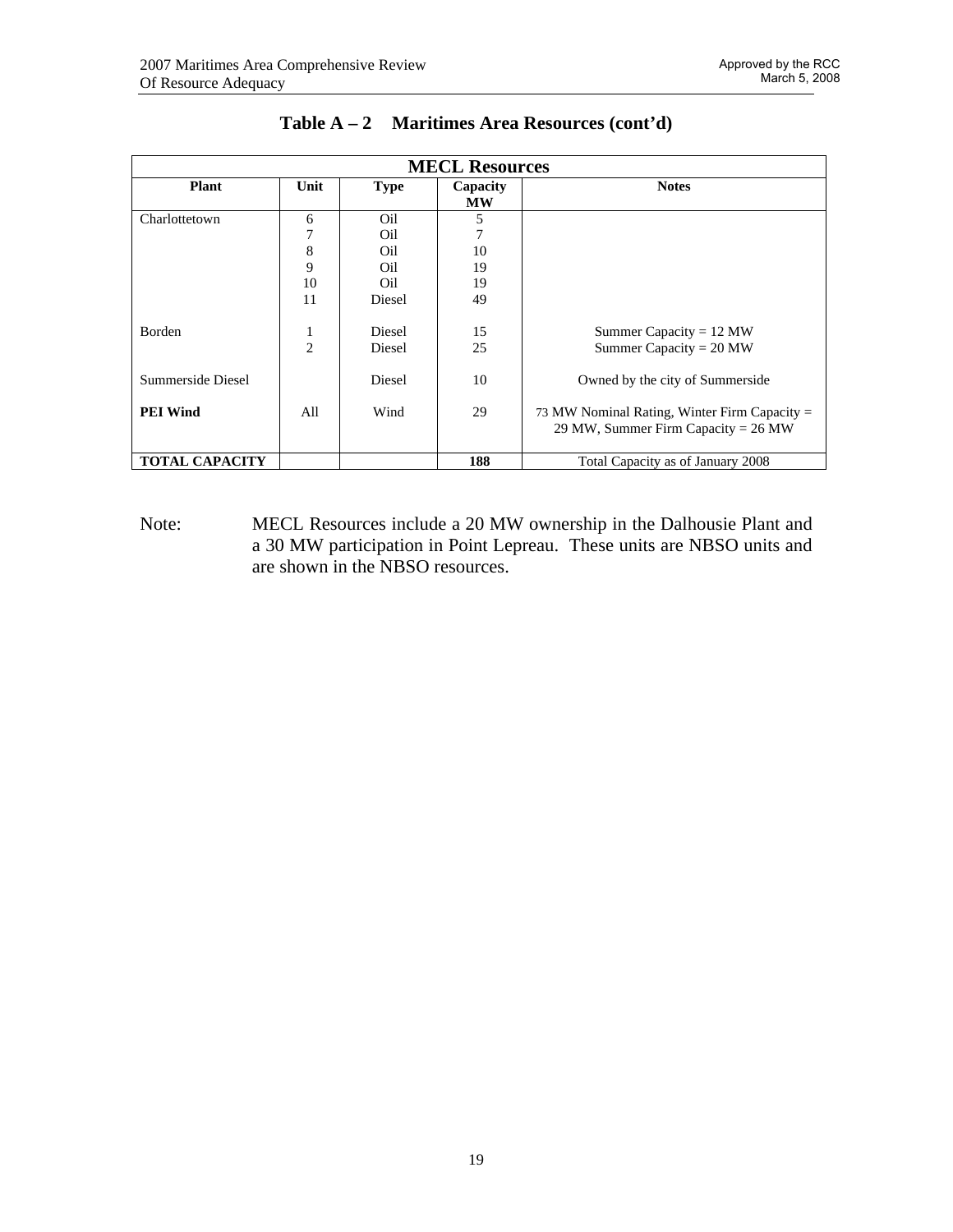<span id="page-26-0"></span>

| <b>NMISA Resources</b>  |      |             |                       |                                                                                      |  |
|-------------------------|------|-------------|-----------------------|--------------------------------------------------------------------------------------|--|
| Plant                   | Unit | <b>Type</b> | Capacity<br><b>MW</b> | <b>Notes</b>                                                                         |  |
| Tinker                  |      | Hydro       | 35                    |                                                                                      |  |
|                         |      | Diesel      | 1                     |                                                                                      |  |
| Caribou Oil             |      | Oil         | 23                    |                                                                                      |  |
| Caribou                 |      | Diesel      | $\overline{7}$        |                                                                                      |  |
|                         |      | Hydro       | 1                     |                                                                                      |  |
| Boralex - Ashland (FF)  |      | Wood        | 30                    |                                                                                      |  |
| Boralex - Ashland (AEI) |      | Wood        | 37                    |                                                                                      |  |
| Squa Pan                |      | Hydro       | 1                     |                                                                                      |  |
| Flo's Inn               |      | Diesel      | $\overline{4}$        |                                                                                      |  |
| Loring                  |      | Diesel      | 6                     |                                                                                      |  |
| <b>NMISA Wind</b>       | All  | Wind        | 13                    | 42 MW Nominal Rating, Winter Firm Capacity $=$<br>13 MW, Summer Firm Capacity = 8 MW |  |
| <b>TOTAL CAPACITY</b>   |      |             | 158                   | Total Capacity as of January 2008                                                    |  |

| Table $A - 2$ Maritimes Area Resources (cont'd) |  |  |
|-------------------------------------------------|--|--|
|                                                 |  |  |

**Table A - 3: Summary of Changes in Capacity** 

| Year | <b>January</b><br>Capacity<br><b>MW</b> | <b>December</b><br>Capacity<br><b>MW</b> | Capacity<br><b>Change</b><br><b>MW</b> | <b>Explanation</b>                                                                                                                             |
|------|-----------------------------------------|------------------------------------------|----------------------------------------|------------------------------------------------------------------------------------------------------------------------------------------------|
| 2008 | 6662                                    | 6104                                     | $-558$                                 | Point Lepreau Refurbishment begins April 2008 (-558)                                                                                           |
| 2009 | 6104                                    | 6829                                     | $+725$                                 | Point Lepreau Refurbishment ends October 2009 (+658), NB Wind<br>$(+38$ firm), NS Wind $(+29$ firm)                                            |
| 2010 | 6829                                    | 6924                                     | $+95$                                  | Lingan 2 (+5), Lingan 4 (+5), Tuft's Cove 6 (+150), Tuft's Cove 4 (-<br>49), Tuft's Cove 5 (-49), NS Hydro (+5), NS Wind (+28 firm)            |
| 2011 | 6924                                    | 7211                                     | $+287$                                 | Millbank Capacity Contract to HQ expires (+198), Grand Lake retired<br>$(-57)$ , NB Wind $(+122$ firm), Lingan 3 $(+5)$ , NS Wind $(+19$ firm) |
| 2012 | 7211                                    | 7245                                     | $+34$                                  | Lingan $1 (+5)$ , NS Wind $(+29$ firm)                                                                                                         |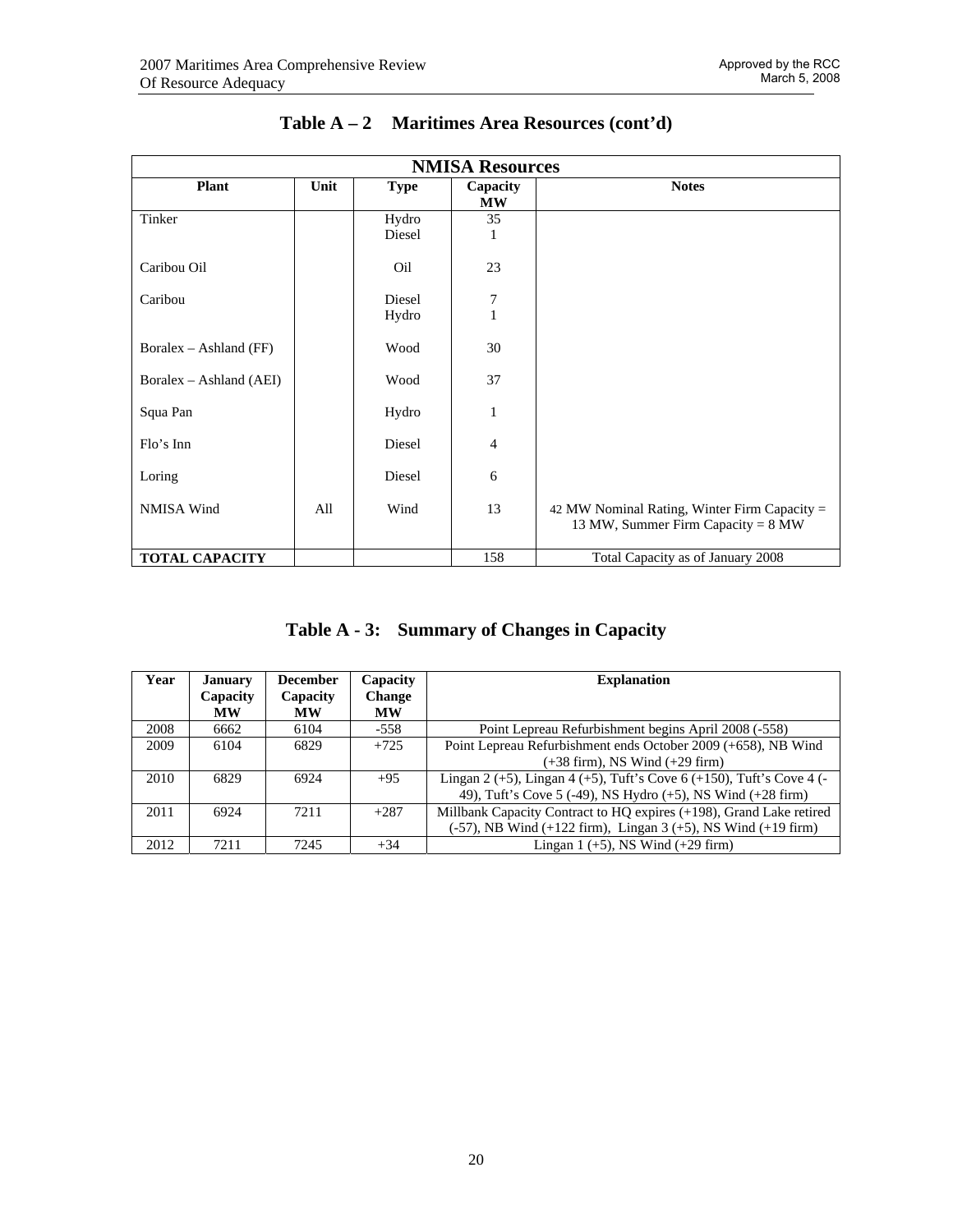#### **2.2 Unit Unavailability Factors**

#### **2.2.1 Types of Unavailability Factors Represented**

The types of unavailability factors represented in this reliability assessment are forced outages and planned outages. Forced outages include unplanned maintenance outages, deferrable forced outages, starting failure outages and unit deration adjustments. All except planned outages are included in the Forced Outage Rates (FORs) presented in Table A-4. Planned outages are scheduled manually for the reliability program based upon projected maintenance schedules.

New Brunswick forced outage rates are calculated as per MP-12-A – Criteria and Considerations in the Determination and Certification of Eligible Installed Capacity and Eligible Unforced Capacity ([http://www.nbso.ca/Public/\\_private/MP-12-A.pdf\)](http://www.nbso.ca/Public/_private/MP-12-A.pdf). The calculation in this Market Procedure is consistent with the DAFOR (derating adjusted forced outage rate) calculation in IEEE Standard 762-2006, Section 8.17.4.

Nova Scotia Power Inc. (NSPI) uses the DAFOR (derating adjusted forced outage rate) calculation for forced outage rates as in IEEE Standard 762-2006, Section 8.17.4. NSPI maintains a database of combustion turbine and fossil unit reliability and performance data and is a contributing utility to the Canadian Electricity Association Equipment Reliability Information System (CEA-ERIS). The CEA-ERIS also calculates DAFOR using the industry standard definition as per IEEE 762-2006.

The forced outage rates for the smaller PEI and Northern Maine systems are modeled using forced outage rates for units of similar size and fuel type in New Brunswick and Nova Scotia. Most of the small diesel and oil units in these systems operate less than 100 hours per year, and statistics necessary for calculating their DAFOR values are not available. The modeled FOR values for generators in these systems are between  $5 - 7$ %.

#### **2.2.2 Source of Unavailability Factors**

Forced Outage Rates for existing units are based on actual outage data as well as on data of similar sized units as compiled by the Canadian Electricity Association (CEA).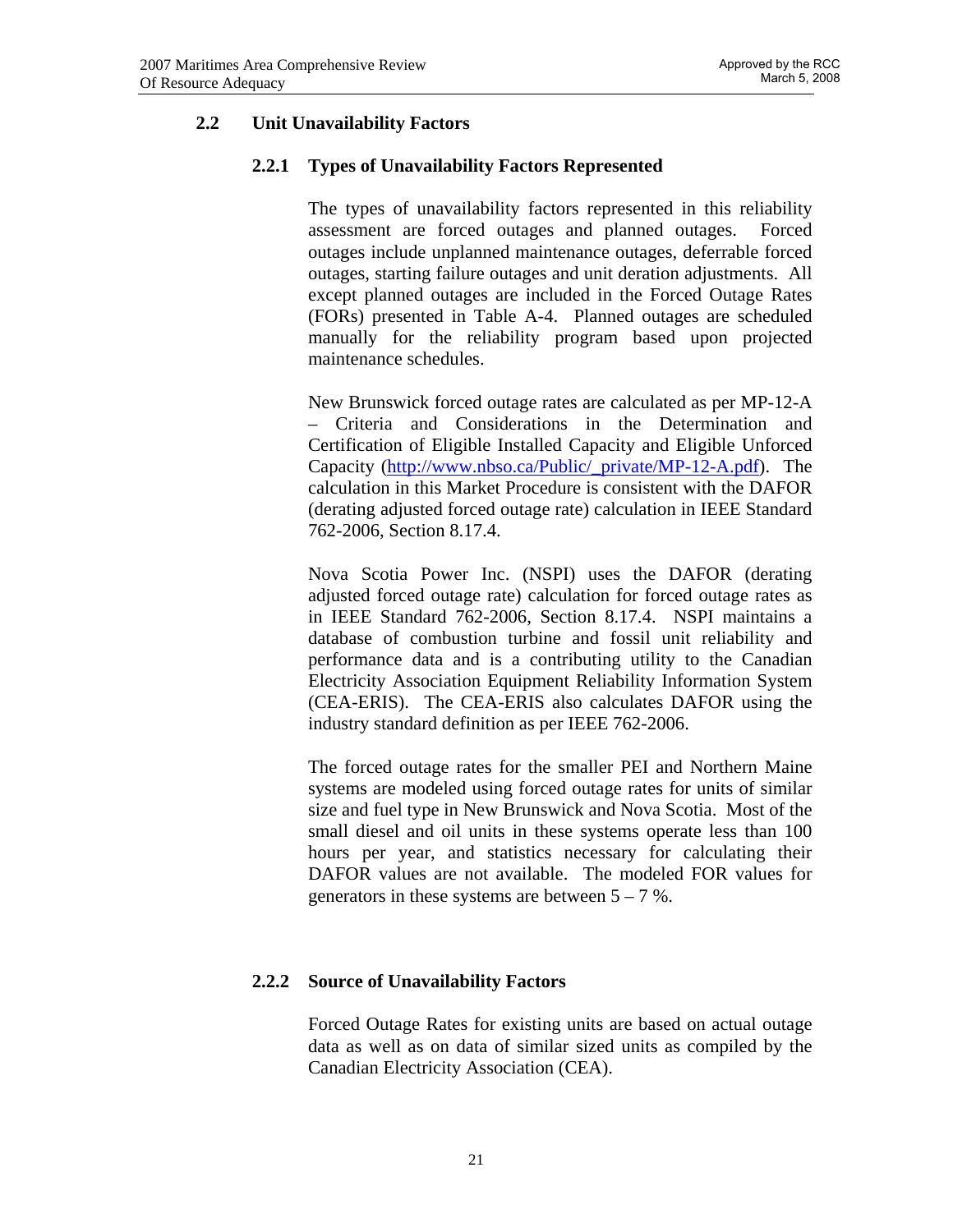FORs for new units are based upon the utilities' experience with similar units in conjunction with averages compiled by the Canadian Electricity Association (CEA).

#### <span id="page-28-0"></span>**2.2.3 Maturity Considerations**

Immature FORs were not used in this evaluation.

#### **2.2.4 Tabulation of Forced Outage Rates**

The ranges of FORs used in the assessment are tabulated in Table A-4. These values are consistent with those used in the business plans of the Maritimes Area utilities and reflect the results of maintenance and operational strategies.

#### **Table A - 4: Maritimes Area Forced Outage Rates**

| <b>Unit Type</b>      | <b>Forced Outage Rate</b><br>$\frac{0}{0}$ |             |  |
|-----------------------|--------------------------------------------|-------------|--|
|                       | 2007 Review                                | 2004 Review |  |
| Hydro                 | $1 - 5$                                    | $1 - 8$     |  |
| Nuclear               | 4                                          |             |  |
| Coal                  | $2 - 28$                                   | $2 - 8$     |  |
| Oil                   | $4 - 10$                                   | $5 - 10$    |  |
| <b>Natural Gas</b>    | $3 - 4$                                    | $3 - 10$    |  |
| Oil / Gas             | $2^{**}$                                   | $2 - 10$    |  |
| <b>Biomass</b>        | 3                                          | $3 - 5$     |  |
| Wind (after deration) |                                            | N/A         |  |

 \* Only one coal generator had a forced outage rate as high as 28%. All other coal generators had forced outage rates at 4% or less.

\*\* Some of the oil/gas generation in the 2004 review appears as just oil in the 2007 review. This reclassification accounts for the forced outage rate improvement for this category.

#### **2.3 Purchase and Sale Representation**

Purchases and sales are represented as an adjustment to the capacity or load as appropriate.

#### **2.4 Retirements**

Retirements were considered by removing the units from the model at their retirement date.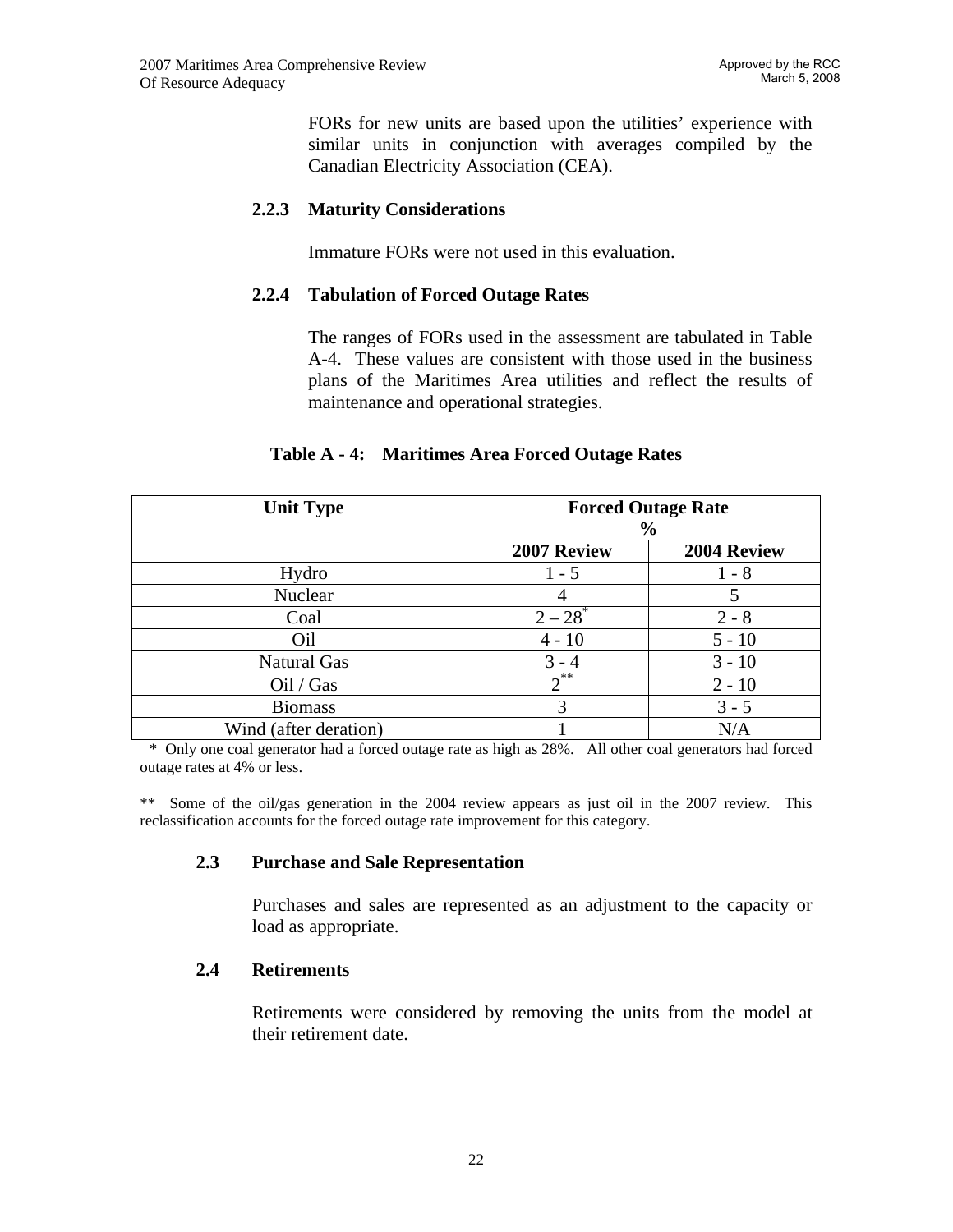#### **3.0 Representation of Interconnected Systems**

Interconnections were not explicitly modeled. The approach used in this evaluation was to determine the level of interconnection assistance required in order for the Maritimes Area to meet the NPCC criterion.

#### **4.0 Modeling of Limited Energy Sources**

Under normal operating conditions, the hydro system is operated considerably below its DMNC rating due to economics. However, if required to maintain customer load, it would be operating at full capacity by utilizing the headponds and other existing storage reservoirs. This is one of the options documented in the Emergency Operating Procedures (Section 4.2). Therefore, in the evaluation, hydro units are considered available for all hours during which the unit is not on forced outage or maintenance. There are no seasonal adjustments to the DMNC ratings of the hydro units.

#### **5.0 Modeling of Demand Side Management**

The expected monthly demand and energy reduction due to Demand Side Management programs for each system operator is included in their respective forecasts and in the combined Maritimes Area forecast in Table A-1.

#### **6.0 Modeling of Non-Utility Generation**

NBSO and NS Power each aggregate small non-utility generating capacity into a single unit with operating characteristics and FORs equivalent to other Maritimes Area units of similar size. These are tabulated in Table A-2 and are identified by type NUG. The Bayside 6 unit is modeled separately because its size is comparable to the larger units on the system.

#### **7.0 Other Assumptions**

The study assumed that there would be no unit slippages or unit deratings due to environmental constraints.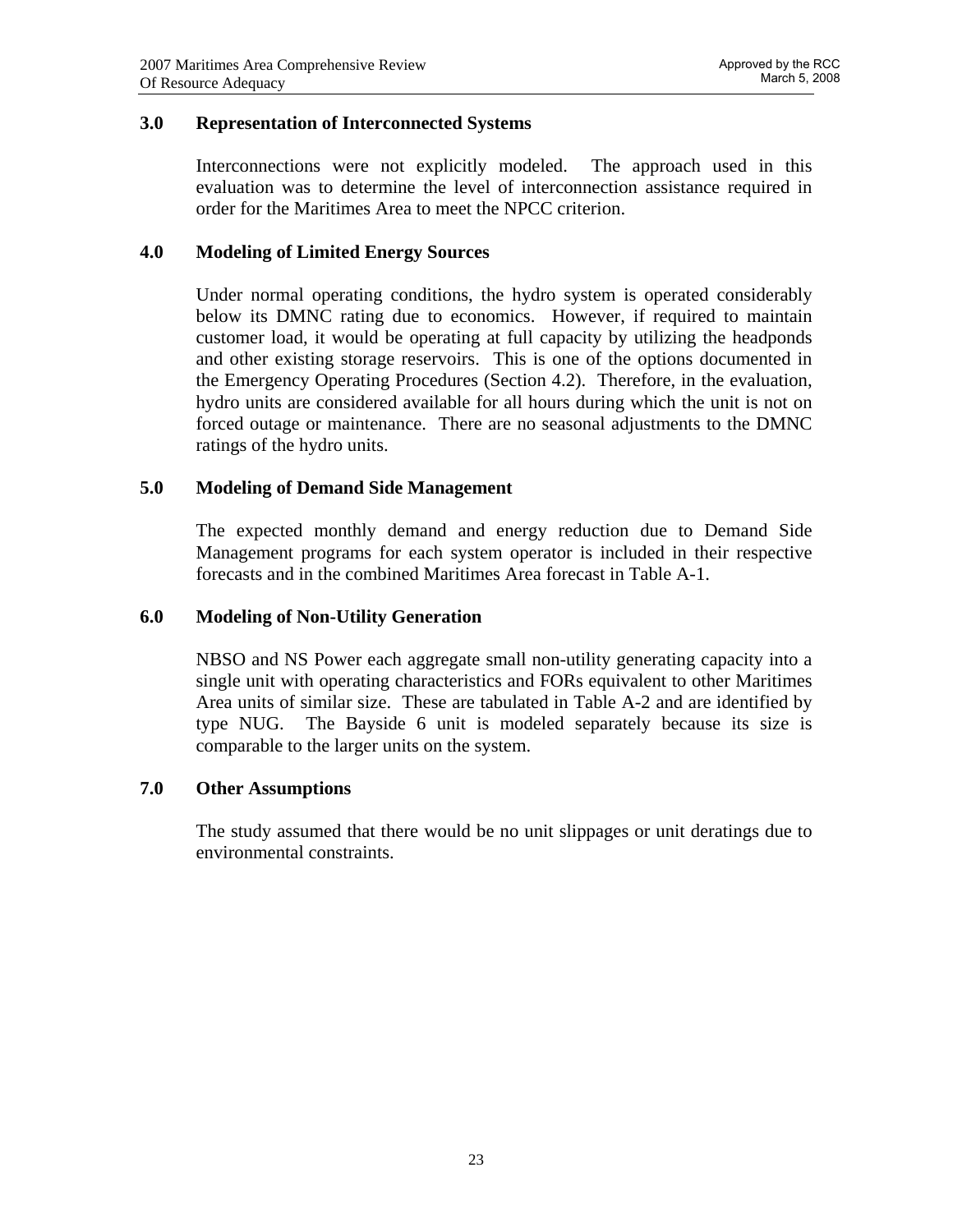#### <span id="page-30-0"></span>**APPENDIX B: DESCRIPTION OF RELIABILITY PROGRAM**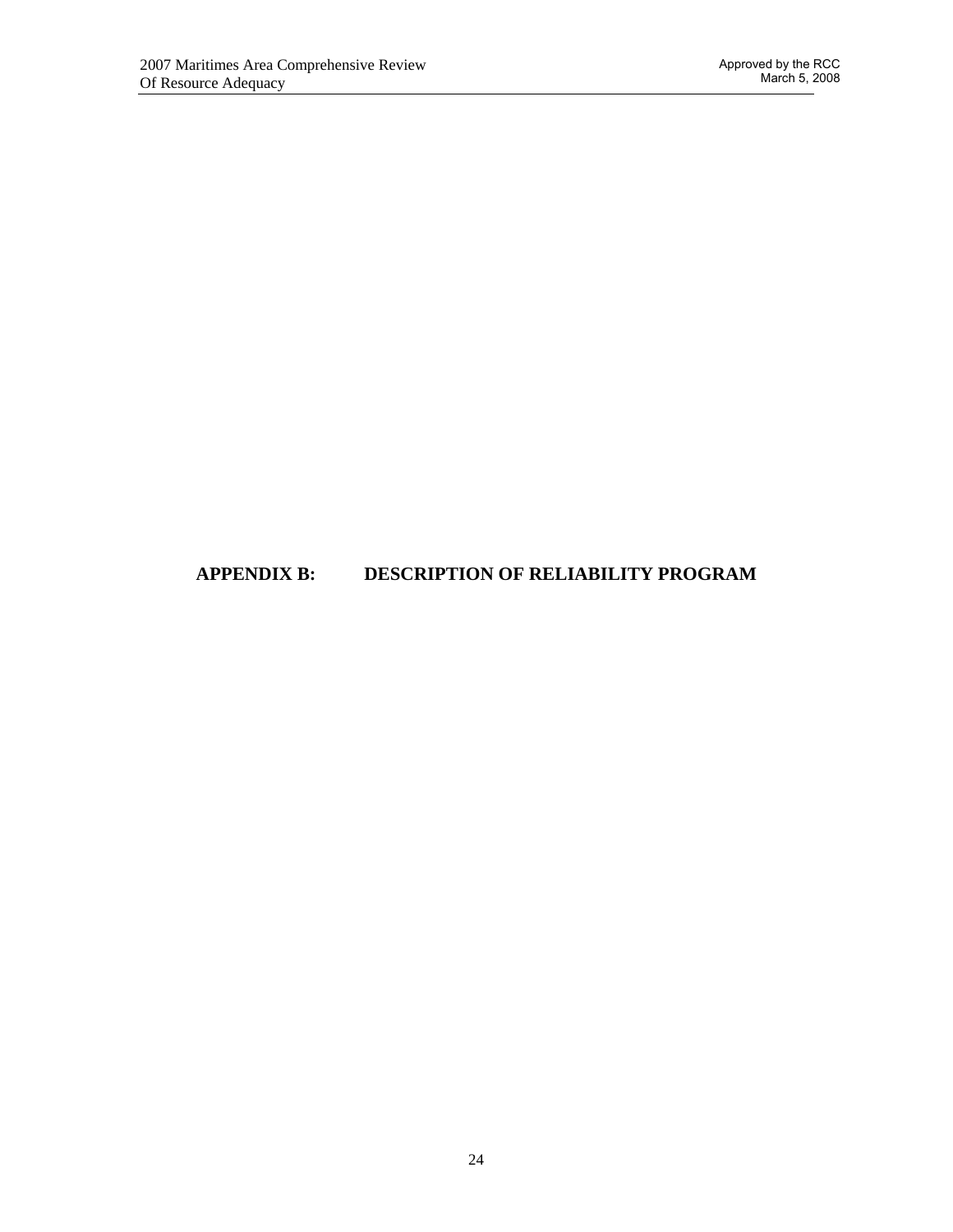#### **DESCRIPTION OF RELIABILITY PROGRAM**

The program used for this assessment, LOLP, was originally developed at NB Power in 1984 in order to complete the Triennial Review of Resource Adequacy. Since that time the program has been improved, and its capabilities expanded, with the most recent modifications being completed in Fall 2007.

The original program was a single area program that performed the classical LOLP analysis based upon the weekday peak hour load, as well as an LOLH and EENS analysis which is based upon all of the hourly loads. The results of the program were benchmarked against the results of the IEEE reliability test system, as well as against the results of the PICES program used by NS Power for the 1991 Triennial Review. The program was further benchmarked by evaluating its results against those documented in the 1992 CIGRE Task Force 38-03-10 report "Composite Power System Reliability Analysis Application to the New Brunswick Power Corporation System"". In all cases, excellent agreement of results was observed.

In the Fall of 2007, modifications to the original program allowed it to perform a Monte Carlo analysis of a multi-area system with intra-area tie limits. This Monte Carlo simulation was written using MATLAB® software for programming and random number generation, and it performs as follows:

- For each daily coincident peak load, generation is simulated in each jurisdiction of the Maritimes. This simulation uses random numbers against a generator's Forced Outage Rate to determine the status of each unit. Planned generator maintenance is also enforced.
- Generation surpluses or deficits are determined for each jurisdiction. Because each jurisdiction other than New Brunswick (NB) is only connected to NB, these surpluses and deficits can be transferred to New Brunswick.
- Surpluses transferred to NB from another jurisdiction are limited by the intra-area export limit of the jurisdiction.
- Deficits in a jurisdiction other than NB that exceed the import capability from NB results in a loss of load event. Otherwise, the deficit is transferred to NB.
- With all transfer-limited surpluses and deficits transferred to NB, it is determined whether or not the simulated generation in NB plus transferred surpluses is adequate to supply both the NB load and any transferred deficits. If not, then a loss of load event occurs.
- The Monte Carlo simulation is performed for each daily peak hour of the year, and the yearly simulation is repeated 100,000 times in order to calculate the average LOLE in days/year.

The base load shape for the program is system hourly net loads for each jurisdiction comprising the Area. Monthly load shapes for the individual jurisdictions are created by scaling the hourly loads to match the load forecast values of both demand and energy. This method preserves the effects of load chronology as well as load coincidence between the jurisdictions. This method is also identical between the new program and